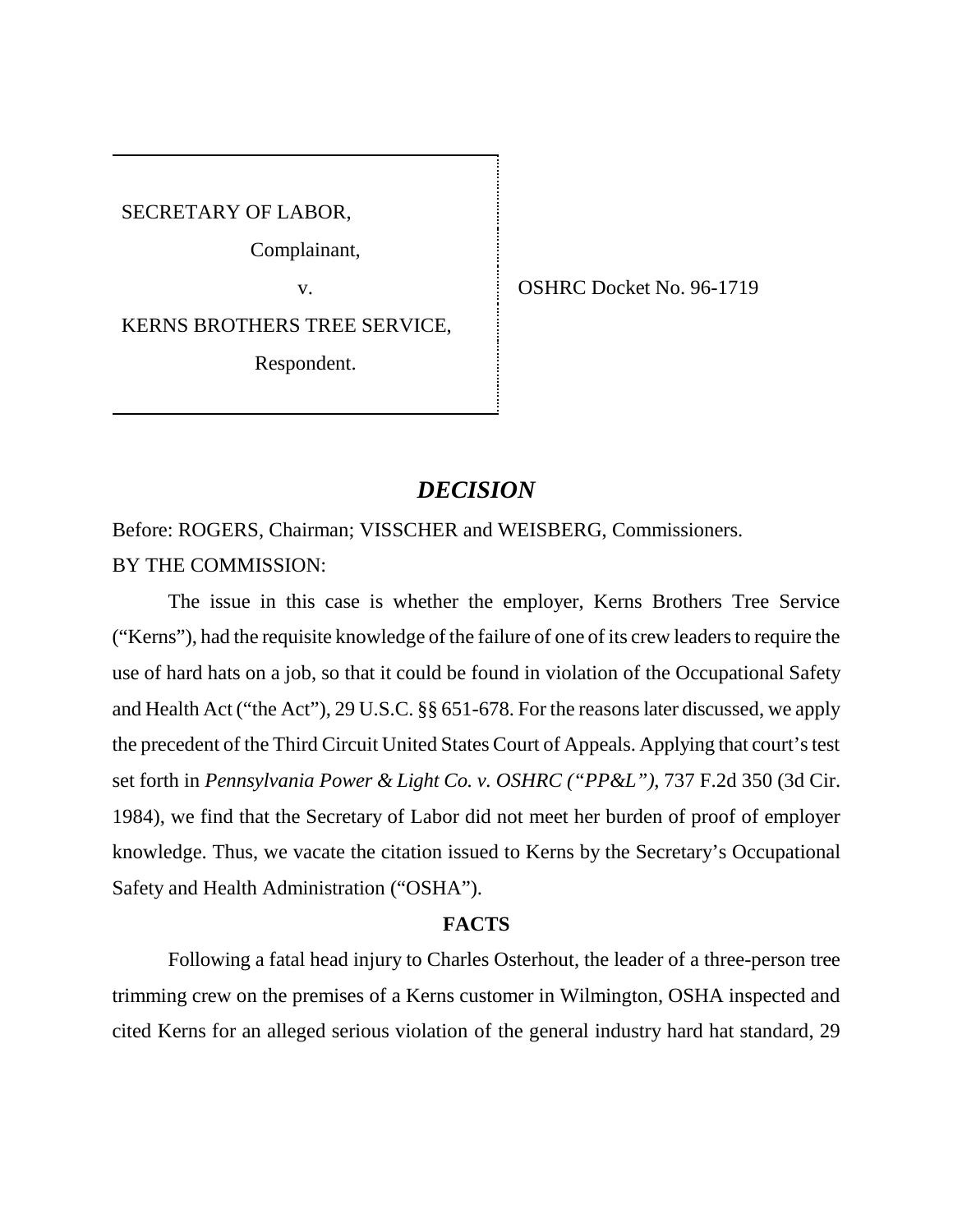C.F.R. § 1910.135(a)(1).<sup>1</sup> The fatality report by OSHA Compliance Officer ("CO") Keith Matthews, which was received as an exhibit, provides the evidence as to how the accident happened. It states:

Employee (Deceased) was standing within Drop Zone, when another employee was in a tree approximately 40-45 feet high cutting an approximately 5 foot long, 5 [to] 8 inches in diameter log. After making cut, log fell striking the employee below, resulting in fatal injury.

None of the crew members were wearing hard hats, although it is undisputed that Kerns had told them numerous times that it required hard hats whenever there was a hazard of falling objects. Osterhout's fellow crew members were Timothy Ennis and Calvin Allen. Ennis, a climber and foreman for Kerns, was cutting the limbs off a hemlock tree. Allen was the groundsman -- he collected the debris and put it in the chipper.

John Kerns, an arborist/salesman and co-owner of the company, testified that the "crew leader's responsibility is to take the written work order and make sure that the work is done according to those specifications and in a safe manner." The crew leader is an hourly employee, the same as the other crew members. Mr. Kerns testified that the crew leader has no authority to discipline an employee "other than asking them to do something."

Mike Hadley, Kerns' other arborist/salesman, who also served as its safety director, testified that a crew leader can give a "verbal warning" about safety. Hadley explained that the crew leader has "the authority in the field to cure" a safety violation by telling the employee what to do or communicating with John Kerns or himself. He further testified that when he was not at a jobsite during the work, the crew leader was "in charge of enforcing safety regulations." He also testified, however, that the crew leader has no authority to "discipline" the employee at the scene. The crew leader must get Mr. Kerns' or Mr. Hadley's

<sup>&</sup>lt;sup>1</sup>That provision states:

The employer shall ensure that each affected employee wears a protective helmet when working in areas where there is a potential for injury to the head from falling objects.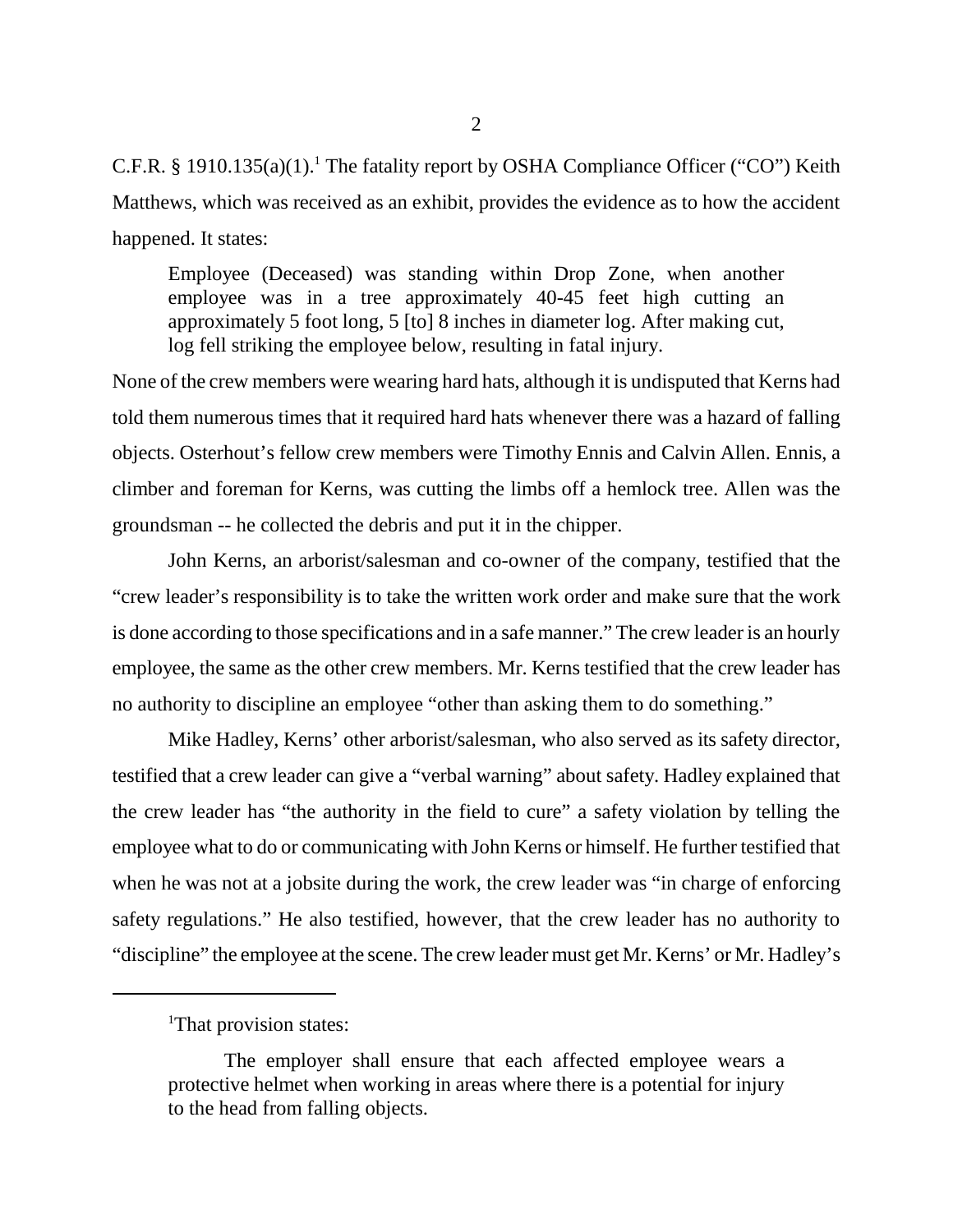approval to change the method of the job or resolve quality or safety questions. Hadley did not consider the crew leader to be a supervisor.

There is no dispute that Kerns' hard hat rule was appropriate and that the company adequately communicated that rule to its employees. CO Matthews testified that both Allen and Ennis acknowledged to him that they knew Kerns expected them to wear their hard hats when performing their work.<sup>2</sup> Kerns had adopted the American National Standards Institute (ANSI) hard hat rule, which states: "Head protection [meeting ANSI requirements] shall be worn by workers engaged in tree operations." ANSI Z133.1-1988, *Pruning, Trimming, Repairing, Maintaining, and Removing Trees, and Cutting Brush -- Safety Requirements*, section 4.2.2 (rev. 1994). Hadley testified that under that rule, "if there is ever a danger of falling objects or [a] hazard, a hard hat must be worn during those times."

John Kerns and Hadley visited the great majority of the jobs they sold. Hadley testified that he visited "better than 75 percent" of the jobs he had sold to check on whether the work was being done properly. He "might be 15 minutes behind them or an hour behind them." John Kerns estimated that he visited approximately 90 to 95 percent of the jobs he had sold, and 20-25 percent of Hadley's jobs, for the same purpose. Neither man announced when he would arrive at a job. Even so, they have found safety violations at jobsites "very infrequently."

Neither John Kerns nor Hadley visited the site of the fatality on the day in question (Hadley had sold that job). Mr. Kerns had visited a different jobsite that morning, however,

<sup>&</sup>lt;sup>2</sup>Hadley communicated that rule to the employees during Kerns' weekly safety meetings. Attendance sheets show that hard hats were discussed at a safety meeting less than three weeks before the accident, and that all three crew members involved here were present at that meeting. Hard hats also were on the agenda of at least five other meetings during the year before the accident, and the evidence shows that each of the crew members involved here attended several of those meetings.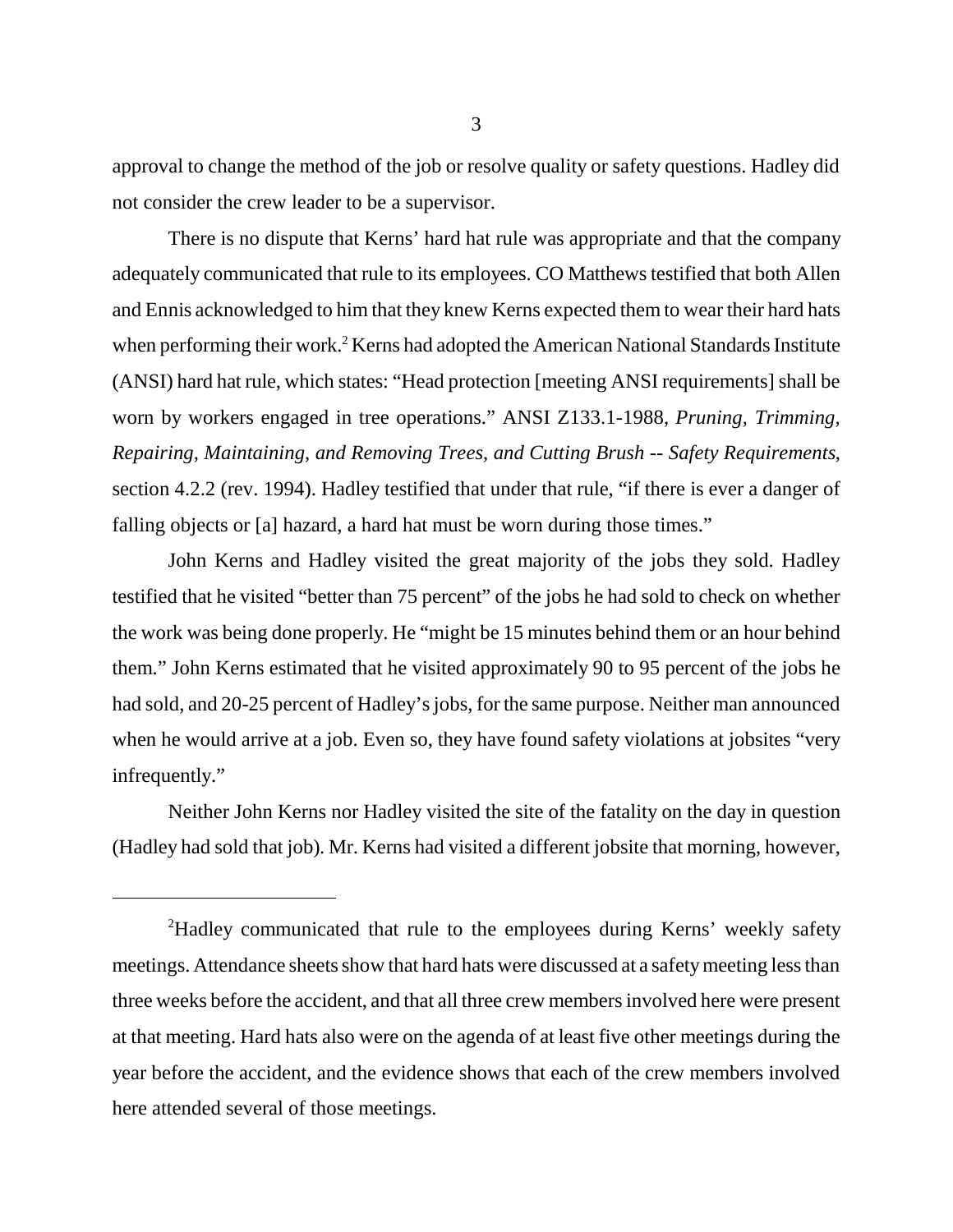when the same crew was working there, and he observed all the crew members wearing hard hats and their other protective equipment.

John Kerns and Hadley testified that their company had a program of progressive discipline including verbal warnings, written warnings, and more serious measures including termination. Kerns had given verbal and written warnings to numerous employees during the past four years. John Kerns testified that he had terminated employees for "safety violations and other reasons." Hadley testified that during the past five years, several employees had been given time off without pay for safety infractions. Two days after Osterhout's fatality, Kerns issued written safety warnings to Allen and Ennis regarding that  $i$ ob. $3$ 

Osterhout had worked for Kerns for about three years and had not been issued a warning for safety violations or other problems. John Kerns testified that he had seen Osterhout at hundreds of jobsites and never had observed Osterhout violating any safety or quality standard. Hadley testified to the same effect. The only prior warning to Allen was for not wearing eye protection while using a chipper. The only safety warning to Ennis had been to "Watch your damage control" -- that is, damage to property while doing the work. Allen and Ennis did not testify, and there is no evidence that they had received any warning for failure to wear their hard hats. (CO Matthews' testimony on the subject was simply that they acknowledged having been told Kerns' hard hat policy many times.)

Kerns' records show that one crew leader, Jim Lockhart, had been disciplined for a hard hat violation. He received a three-day suspension without pay on Feb. 16, 1996, for that

<sup>&</sup>lt;sup>3</sup>Allen's warning was for failure to wear his hard hat. Ennis's warning was for endangering Osterhout -- it did not mention hard hats. As noted, however, Ennis knew that Kerns expected him to wear a hard hat on that job.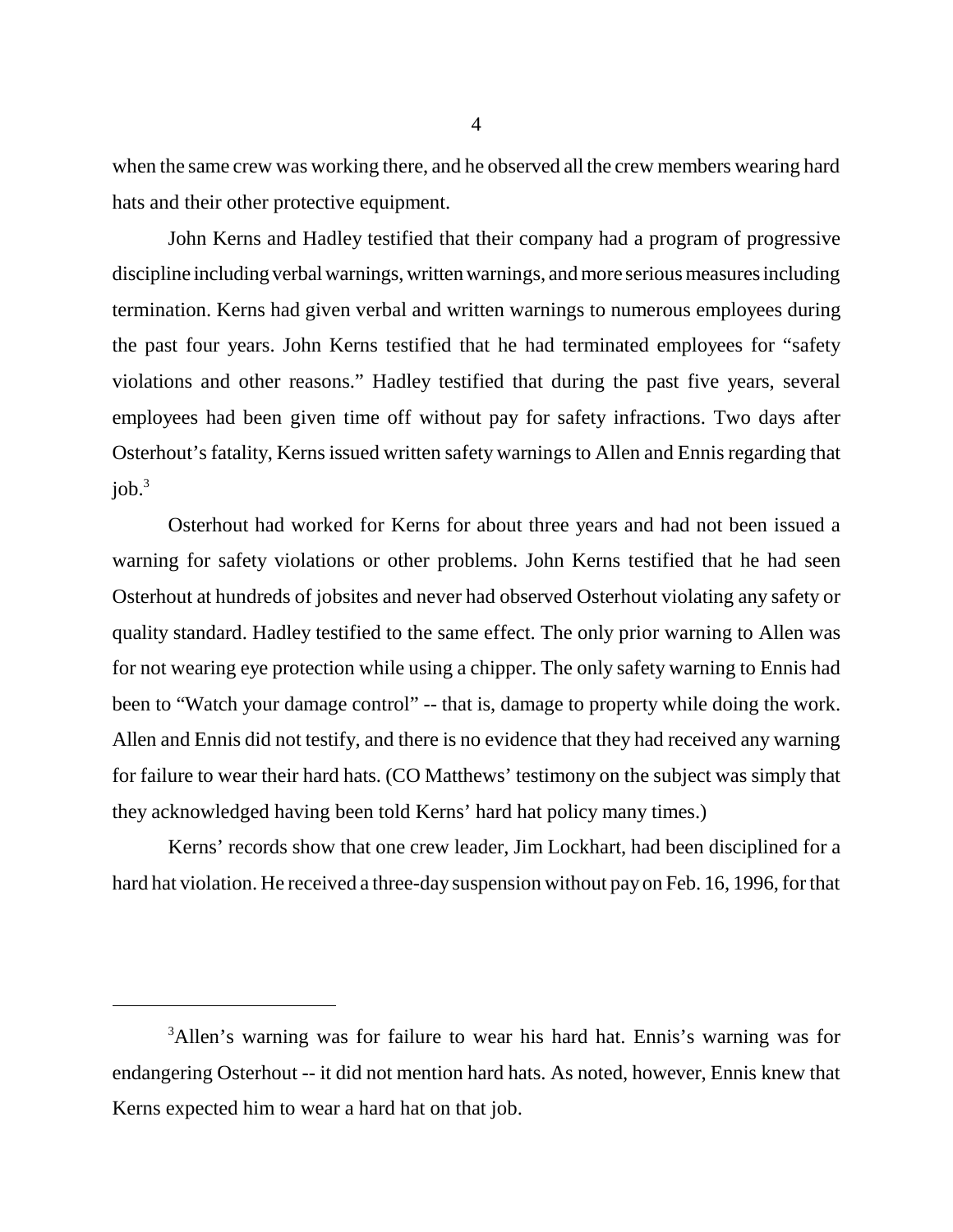violation and five other matters.<sup>4</sup> The warning form noted three previous warnings Lockhart had received and added, "See folder for others!" Lockhart's previous safety-related warnings were for: (1) placing himself and two other employees in danger while cutting the top out of a tree (August 1994); being too far out on a limb while pruning branches and endangering another employee in the process (November 1995); and (3) speeding (December 1995).

The Delaware Workplace Safety Program ("DWSP"), which Kerns joined in 1991, conducted an unannounced inspection at a Kerns jobsite once a year, and Kerns had passed each inspection. The DWSP is run by the State of Delaware's Insurance Commission.<sup>5</sup> Kerns also was a member of the National Arborist Association ("NAA") and used the NAA's hard hat training materials at times during its weekly "tailgate" safety meetings. In addition, Kerns was a member of the International Society of Arborculture ("ISA") and the Delmarva Safety Council. Every February, Kerns employees attended a symposium put on by the Penn/Del Chapter of the ISA. The subjects discussed included safety and proper equipment, and Kerns paid the employees' way to the symposium. OSHA had no record of any prior citation to Kerns, which had been in business for 24 years.

### **JUDGE'S DECISION**

Commission Administrative Law Judge Michael Schoenfeld affirmed the citation. He noted Kerns' concession that the hard hat standard applied and that Osterhout did not comply with it. In his view, the only disputed issue was whether Kerns established the

<sup>&</sup>lt;sup>4</sup>Those matters were as follows: "Employee did not speak to office regarding absence. Employee has been warned about excessive absences. . . . Equipment not being properly inventoried. Damage to client's property. Leaving early."

<sup>&</sup>lt;sup>5</sup>John Kerns testified that his company joined the DWSP at the recommendation of Kerns' insurance agent. Kerns paid the DWSP for those inspections, and its insurance premiums were reduced based on those inspections.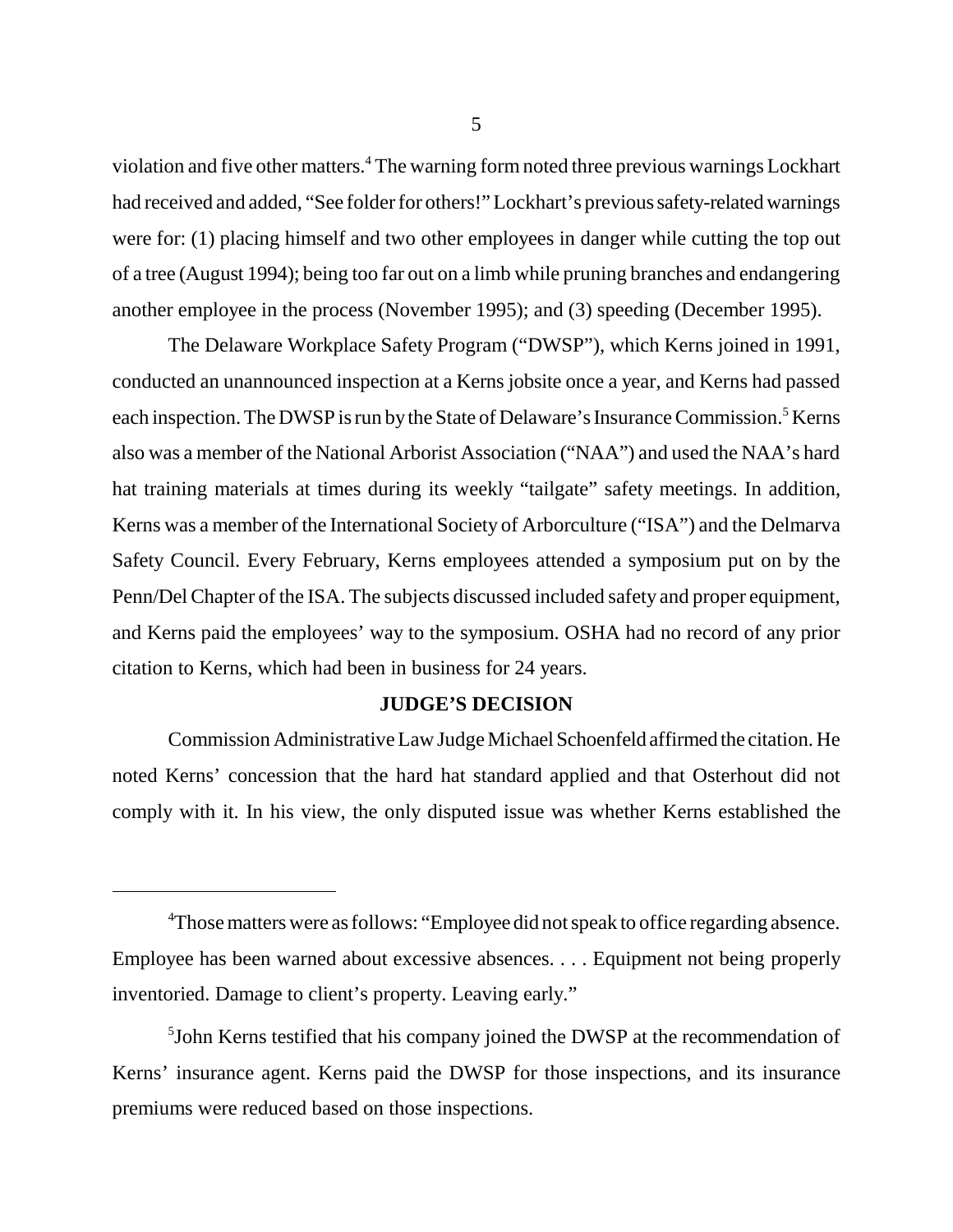affirmative defense of unpreventable employee misconduct.<sup>6</sup> In rejecting Kerns' defense, the judge noted that it is undisputed that Kerns had an applicable safety rule, and that its rules were effectively communicated to employees. He found, however:

Respondent has not proven its alleged defense of unpreventable employee misconduct because its crew leader's failure to wear a hard hat, as well as the failure of the other two members of his crew to do so, is sufficient evidence of lax enforcement of the company's safety rule requiring the wearing of hard hats so as to impute knowledge of the violation to the employer even where the employer has an otherwise effective safety program and an "unblemished" safety record.

He further stated that, "were the question whether Respondent had knowledge of the violative condition (crew not wearing hard hats) such knowledge would have been imputed to Respondent because the condition existed with the actual knowledge of its crew leader."

### **DISCUSSION**

Under long-standing Commission and court precedent, the Secretary bears the burden of proof on each element of a violation of a standard, including that the employer had actual or constructive knowledge of the cited conditions. *E.g., Access Equipment Systems Inc.*, 18 BNA OSHC 1718, 1720, 1999 CCH OSHD ¶ 31,821, p. 46,775 (No. 95-1449, 1999). *See also, e.g., PP&L*, 737 F.2d at 357 (noting prevailing view in courts). The standard of proof in Commission adjudications is the preponderance of the evidence. *See, e.g., Astra Pharmaceutical Prods.*, 9 BNA OSHC 2126, 2131, 1981 CCH OSHD 25,578, p. 31,901

 ${}^6$ In order to establish that defense, the employer must show by a preponderance of the evidence: (1) that it has established work rules designed to prevent the violation, (2) that it has adequately communicated these rules to its employees, (3) that it has taken steps calculated to discover whether violations are occurring, and (4) that it has effectively enforced the rules when violations are discovered. *E.g., Jersey Steel Erectors*, 16 BNA OSHC 1162, 1993-95 CCH OSHD ¶ 30,041 (No. 90-1307, 1993) (and cases cited therein), *aff'd without published opinion*, 19 F.3d 643 (3d Cir. 1994)).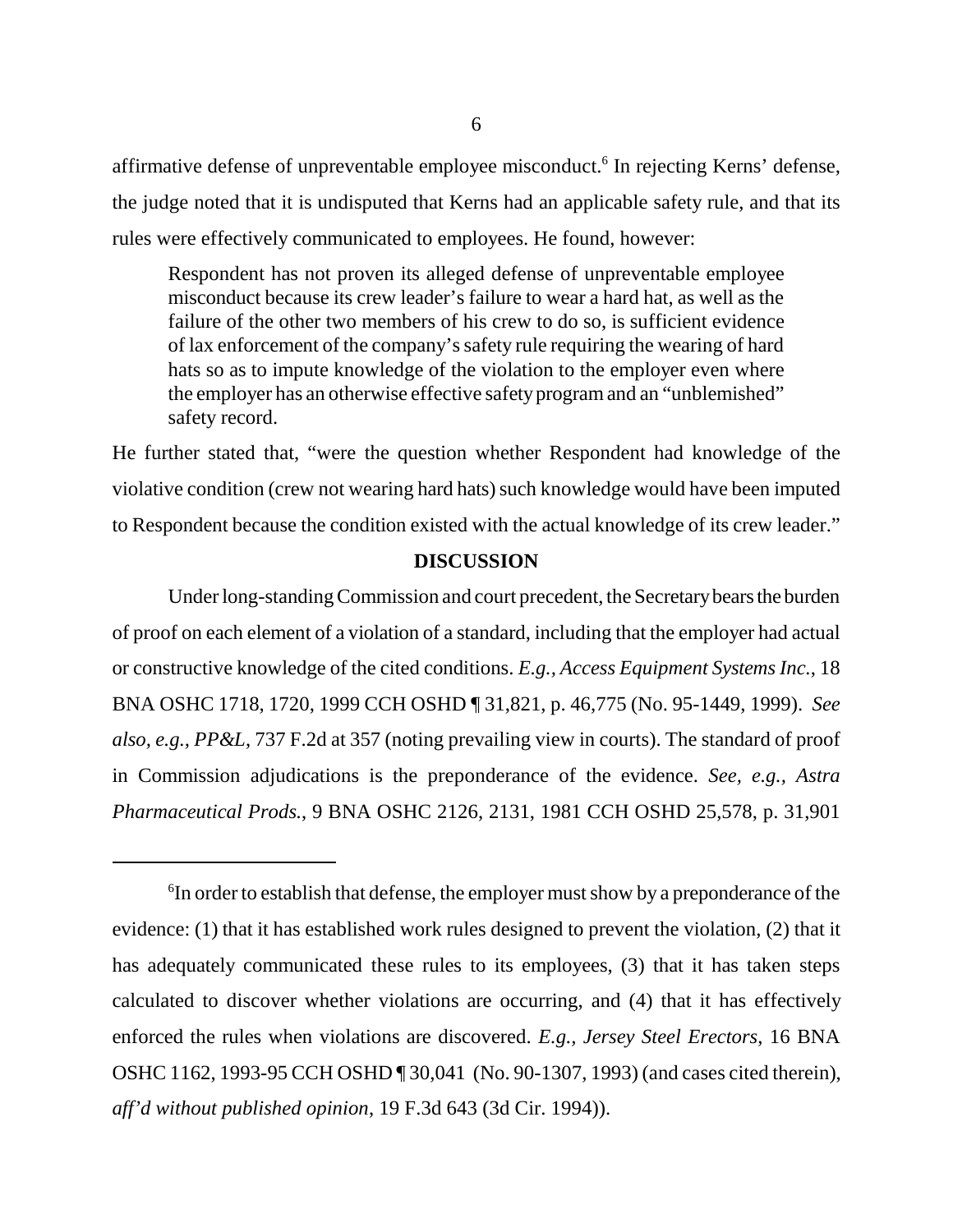(No. 78-6247, 1981), *vac'd in part on other grounds*, 681 F.2d 69 (1st Cir. 1982). Kerns does not dispute that the cited provision applies, that Osterhout failed to comply with it, and that he had access to the cited hazards. The only other element of a violation is employer knowledge.

The judge's opinion suggests that Kerns conceded the knowledge issue, but the record does not show that Kerns actually did so. From the outset, Kerns argued that it should not be held responsible for Osterhout's knowledge and misconduct. In its post-hearing brief to the judge, it relied extensively on *PP&L*. The Commission's briefing notice expressly requested the parties' positions on whether the Secretary established that Kerns had the requisite knowledge of the violative conditions. The issue is properly before us.

# **a. Whether Third Circuit precedent should be applied here**

Where it is highly probable that a Commission decision would be appealed to a particular circuit, the Commission has generally applied the precedent of that circuit in deciding the case -- even though it may differ from the Commission's precedent. *See, e.g., Farrens Tree Surgeons, Inc.*, 15 BNA OSHC 1793, 1794-95, 1991-93 CCH OSHD ¶ 29,770, p. 40,489 (No. 90-998, 1992). The Third Circuit has jurisdiction over both the site of the alleged violation and Kerns' business office, both of which were located in Wilmington, Delaware. *See* 29 U.S.C. §§ 660(a) and (b) (employer or Secretary may appeal Commission order to federal court of appeals for circuit in which violation allegedly occurred, or where employer has its principal office; employer also may appeal to District of Columbia Circuit). Accordingly, we apply its precedent here.<sup>7</sup>

<sup>&</sup>lt;sup>7</sup>The Secretary renews her argument that the precedent of the Commission and the courts, including the Third Circuit, is wrong in imposing on her any burden of proving employer knowledge of the violative conditions. As noted, the Secretary argues that she lacks the burden of proving employer knowledge of the violative condition. This is a broader (continued...)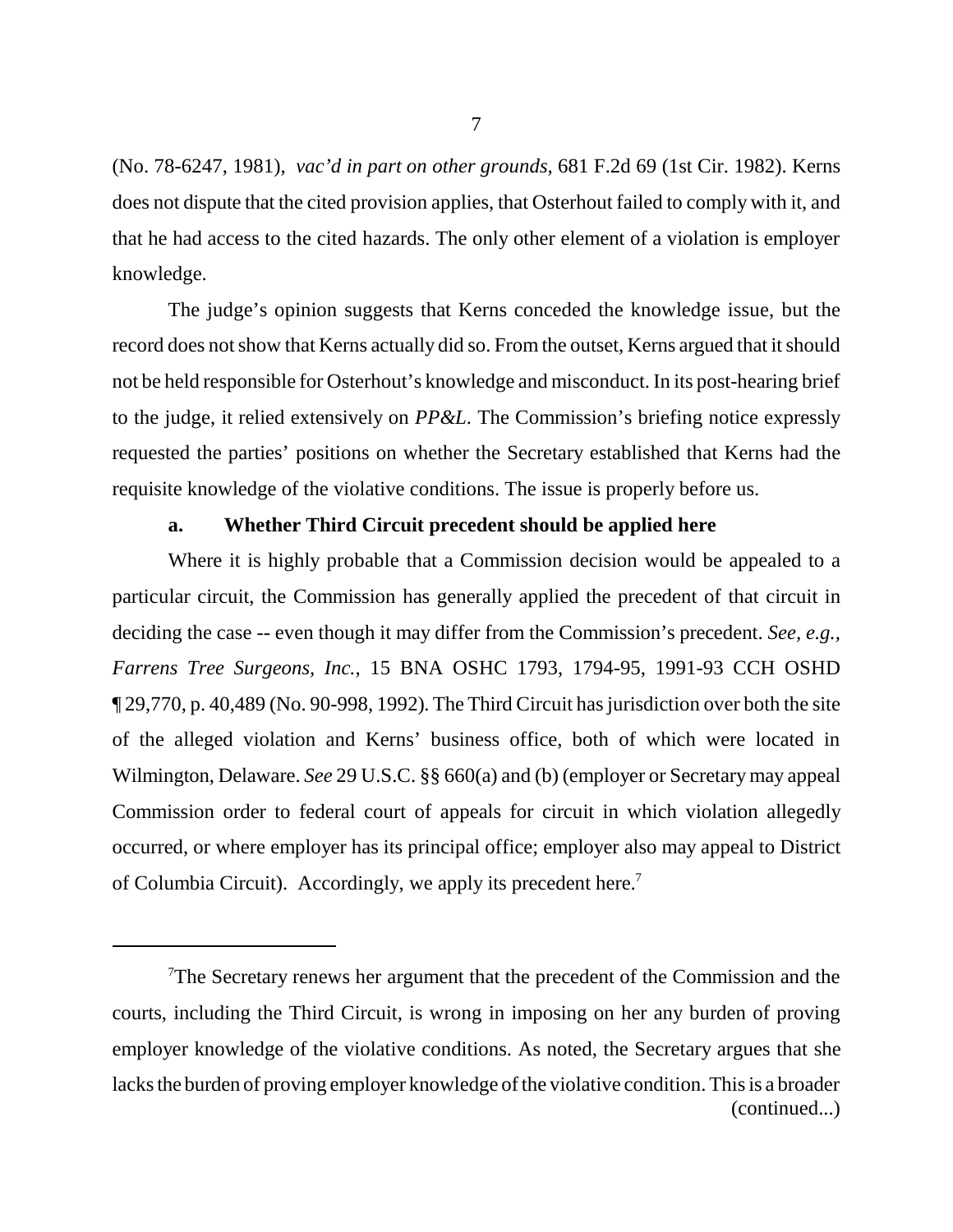The Third Circuit's precedent on the burden of proof of knowledge is explained in *PP&L*.

# $7$ (...continued)

proposition than that addressed by *PP&L*, in which the court found only that where the Secretary makes a *prima facie* case of knowledge by proving supervisory misconduct, she retains the ultimate burden of persuasion where the employer introduces evidence concerning the adequacy of its safety program. 737 F.2d at 358.

Citing *Martin v. OSHRC [CF&I Steel Corp.]*, 499 U.S. 144 (1991), the Secretary also contends that deference should be accorded to her statutory interpretation regarding the necessary elements of a violation. *CF&I*, however, holds only that deference is owed to the Secretary's reasonable interpretations of the standards and regulations she promulgates. It does not address the question of deference concerning contested interpretations of the statute itself. Moreover, the Commission has held that as the entity charged with "the final administrative adjudication of the Act," it does not owe deference to the Secretary's interpretations of the Act. *Arcadian Corp.*, 17 BNA OSHC 1345, 1352, 1993-95 CCH OSHD ¶ 30,856, p. 42,921 (No. 93-3270, 1995), *aff'd on other grounds*, 110 F.3d 1192 (5th Cir. 1997). *Cf. id.*, 17 BNA OSHC at 1360, 1993-95 CCH OSHD at p. 42,930 (Weisberg, Chairman, dissenting) (Commission does not owe deference to Secretary's interpretations of Act generally, but does as to issue that "relates directly to the Secretary's prosecutorial discretion and goes to the heart of [her] enforcement authority"). Although the Third Circuit recently addressed the statutory deference issue in *Secy. of Labor v. D. M. Sabia Co.*, 90 F.3d 854 (3d Cir. 1996), concerning the meaning of the statutory term "repeatedly," it was not called upon there to resolve a statutory interpretation disagreement between the Secretary and the Commission. 90 F.3d at 860 n.12 ("[s]ince *Potlatch*, the Commission and the Secretary have been in full accord as to the definition of the term 'repeatedly'"). Accordingly, we conclude that *PP&L* remains applicable Third Circuit precedent.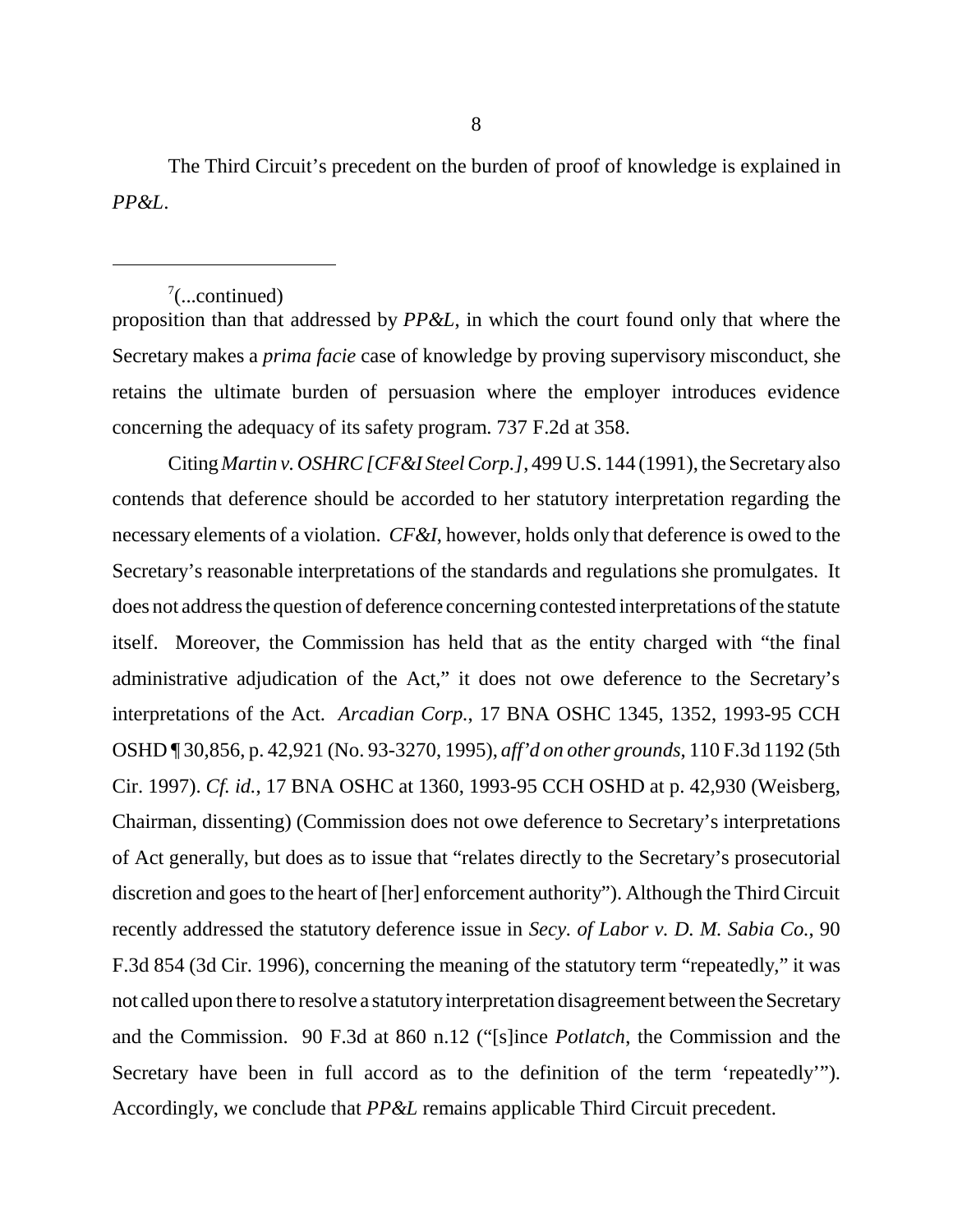In cases where the Secretary proves that a company supervisor had knowledge of, or participated in, conduct violating the Act, we do not quarrel with the logic of requiring the company to come forward with some evidence that it has undertaken reasonable safety precautions. . . . We do hold, however, that the Secretary may not shift to the employer the ultimate risk of non-persuasion in a case where the inference of employer knowledge [of a serious violation] is raised only by proof of a supervisor's misconduct.

737 F.2d at 357-58. The court noted its prior holding "that the Secretary bears the burden of proving foreseeability when the regulation at issue can be characterized as a general safety standard." *Id.* at 357 (citing *Voegele Co. v. OSHRC*, 625 F.2d 1075, 1079 (3d Cir. 1980)). The court held that "the participation of the company's own supervisory personnel may be evidence that an employer could have foreseen and prevented a violation through the exercise of reasonable diligence, but it will not, standing alone, end the inquiry into foreseeability." *Id.* In *PP&L*, as in this case, the judge imputed employer knowledge based on noncompliance with a general OSHA standard by the crew leader of a three-person crew at a remote worksite.<sup>8</sup> The hard hat standard at issue here is similar in generality to the standard at issue in *PP&L*, because it requires hard hats only when a hazard is present -- "a

<sup>&</sup>lt;sup>8</sup>The Secretary cited and tried this case based on Osterhout's misconduct rather than any noncompliance with the cited standard by the other crew members. The very limited evidence -- which consists of the CO's description quoted above from his fatality report - does not demonstrate that the other crew members had the requisite exposure to "a potential for injury to the head from falling objects" to establish a violation based on their failure to wear hard hats.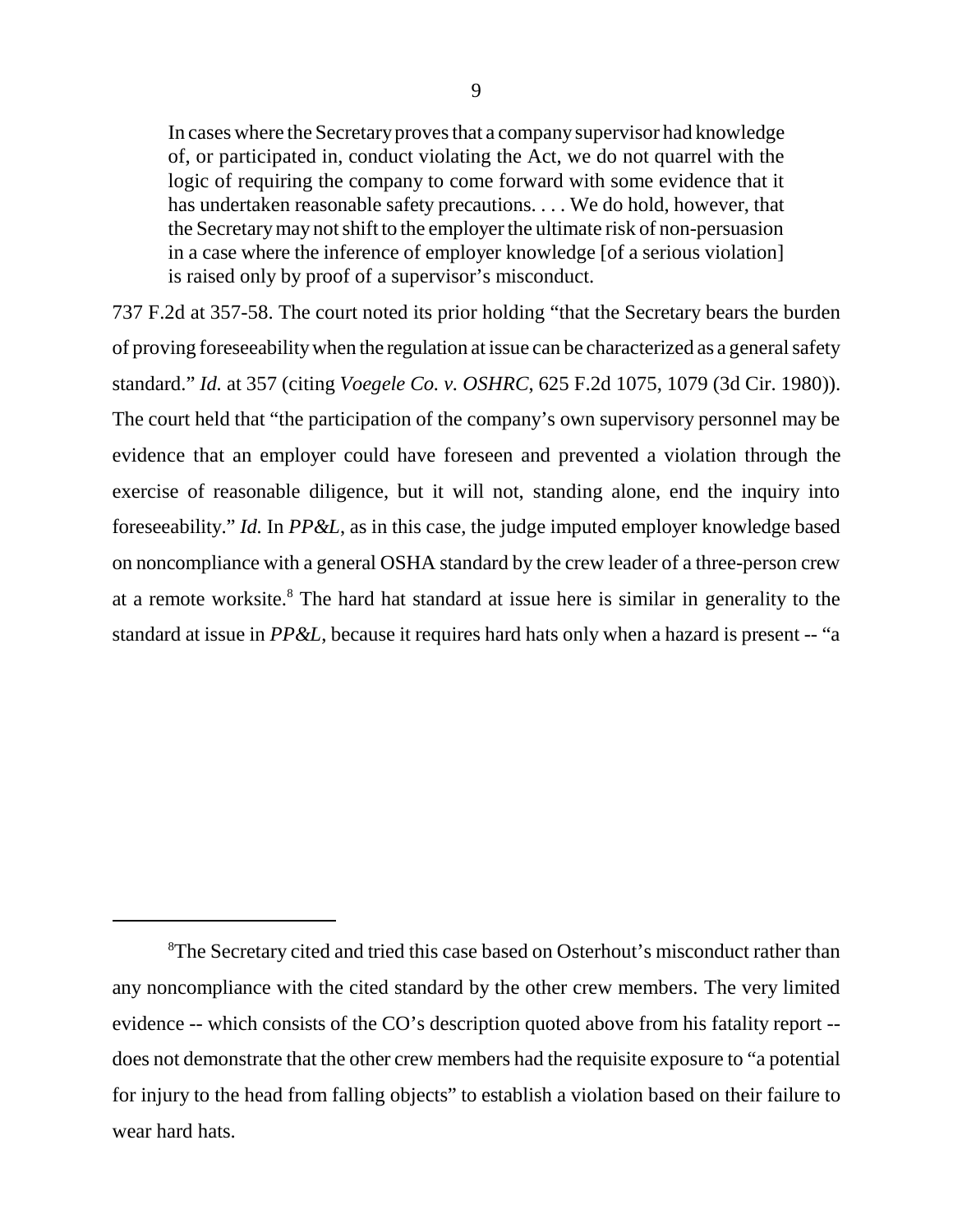potential for injury to the head from falling objects."<sup>9</sup> Therefore, we will apply the rule of *PP&L* here.10

### **b. Whether Kerns' crew leader was a supervisor**

As a first step in determining whether Kerns had knowledge through its crew leader, Osterhout, we must consider whether that crew leader was a supervisor. Kerns argues that it was not responsible for Osterhout's actions because he did not have "supervisory power

<sup>10</sup>Chairman Rogers and Commissioner Weisberg agree with the opinion of their colleague, as expressed in the concurrence, that under Commission precedent an employer can avoid the imputation of knowledge based on supervisory misconduct by establishing that it "took reasonable measures to prevent the occurrence of the violation." *Dover Elevator Co.*, 16 BNA OSHC 1281, 1286, 1993-95 CCH OSHD ¶ 30,148, p. 41,480 (No. 91-862, 1993). In their view, however, Commission precedent has, at times, been less explicit regarding which party bears the burden of persuasion as to this evidence. *Compare Tampa Shipyards,* 15 BNA OSHC 1533, 1538, 1991-93 CCH OSHD ¶ 29,617, p. 40,100 (No. 86- 630, 1992), and *Pride Oil Well Service*, 15 BNA OSHC 1809, 1815, 1991-93 CCH OSHD ¶ 29,807, p. 40,585 (No. 87-692, 1992) (employer must "offer evidence" to rebut prima facie proof of knowledge), with *Dover Elevator*, 16 BNA OSHC at 1286, 1993-95 CCH OSHD at p. 41,480 ("[s]ince the Secretary made a prima facie showing of knowledge through Dover's supervisory employee, *the burden shifts to Dover* to rebut the Secretary's case") (emphasis added). Chairman Rogers and Commissioner Weisberg find it unnecessary in this case, however, to resolve any question or reconcile any conflict under Commission precedent concerning allocation of this burden since the Third Circuit has addressed the issue and its precedent is controlling.

<sup>&</sup>lt;sup>9</sup>There, the crew leader failed to comply with a standard which required that "lifting equipment shall be bonded to an effective ground or it shall be considered energized and barricaded *when utilized near energized equipment or lines*." 29 C.F.R. § 1926.955(a)(6)(ii) (emphasis added).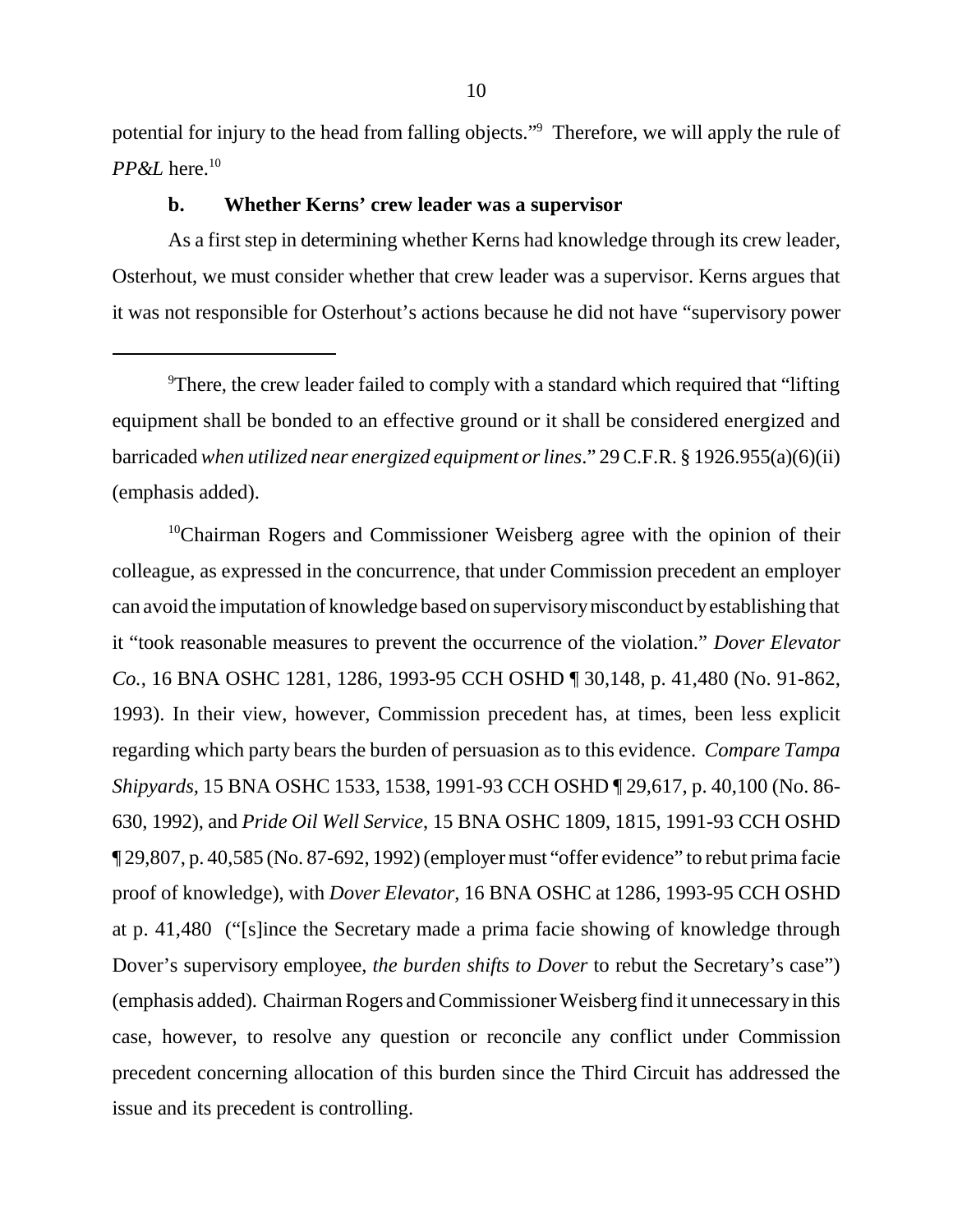similar to that of foremen or supervisors." As mentioned, however, Osterhout was responsible for seeing that the work was done safely and properly, based on the written work order. He also had the authority to issue a "verbal warning" for a safety violation committed in his presence, although he had no authority to actually *discipline* an employee.

We agree with the judge that Osterhout should be considered a first-level supervisor for purposes of the Act. "An employee who has been delegated authority over other employees, even if only temporarily, is considered to be a supervisor for the purposes of imputing knowledge to an employer." *Tampa Shipyards Inc.*, 15 BNA OSHC 1533, 1537, 1991-93 CCH OSHD ¶ 29,617, p. 40,100 (No. 86-630, 1992). There, the Commission held that "leadermen" were supervisors, even though they had no disciplinary authority, because they were "responsible to higher supervision for the progress and execution of the work" and for informing superintendents of safety problems reported to them by employees. 15 BNA OSHC at 1538 and note 10, 1991-93 CCH OSHD at pp. 40,100-01 and note 10. *See also Access Equipment*, 18 BNA OSHC at 1726, 1999 CCH OSHD at p. 46,782 (employee who was "in charge of" or "the lead person for" one or two employees who erected scaffolds "can be considered a supervisor"); *Mercer Well Serv.*, 5 BNA OSHC 1893, 1894, 1977-78 CCH OSHD ¶ 22,210, p. 26,723 (No. 76-2337, 1977) (crew chief was supervisor for purposes of the Act where he maintained contact with designated supervisor to relay orders to crew and report problems to that supervisor); *Dover Elevator Co.*, 16 BNA OSHC 1281, 1286, 1993- 95 CCH OSHD ¶ 30,148, p. 41,480 (No. 91-862, 1993) (an "employee who is empowered to direct that corrective measures be taken is a supervisory employee;" formal title of employee is not controlling, but rather substance of employee's duties). In *PP&L*, the Third Circuit considered the crew leader of a three-person electrical utility crew at a remote worksite to be a supervisor for purposes of determining the employer's knowledge of the violative conditions. 737 F.2d at 352, 355.

# **c. Whether knowledge was proven under Third Circuit precedent**

As mentioned, *PP&L* held that "the Secretary may not shift to the employer the ultimate risk of non-persuasion in a case where the inference of employer knowledge [of a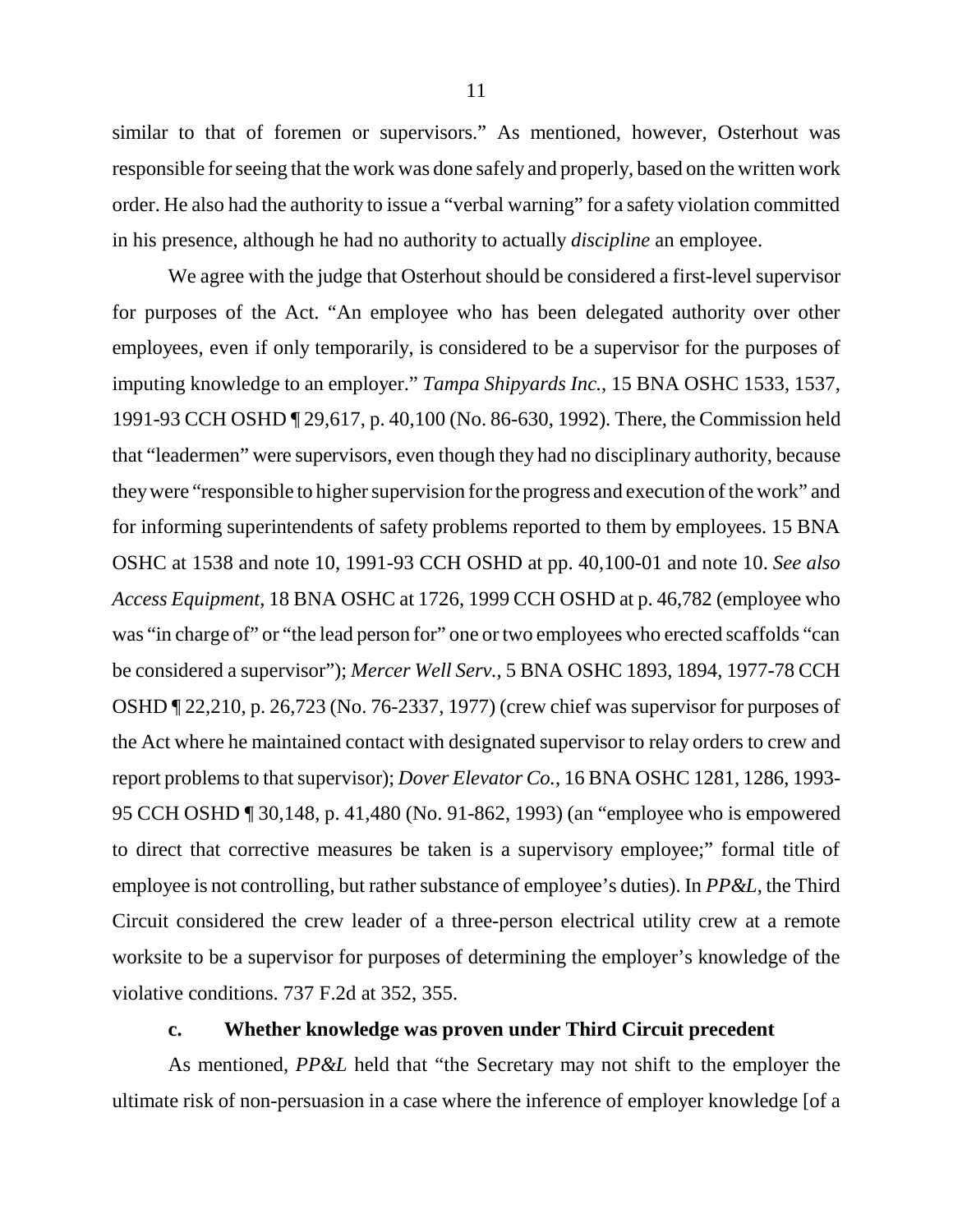serious violation] is raised only by proof of a supervisor's misconduct." *Id.* at 358. The court quoted with approval the Eighth Circuit's test:

[A]n employer will be "excused from responsibility for acts of its supervisory employees" upon a showing "that the acts were contrary to a consistently enforced company policy, that the supervisors were adequately trained in safety matters, and that reasonable steps were taken to discover safety violations committed by its supervisors."

*Id.* (quoting *Western Waterproofing Co. v. Marshall*, 576 F.2d 139 (8th Cir.), *cert. denied*, 439 U.S. 965 (1978)). The court approved the Commission's statement that the Secretary should not "overemphasize the formal aspects of [a company's] safety program and fail to give proper significance to its substance." *Id.* (quoting *Jones & Laughlin Steel Corp.*, 10 BNA OSHC 1778, 1782, 1982 CCH OSHD ¶ 26,128, p. 32,887 (No. 76-2636, 1982)). The court found insufficient evidence on the record that the employer "failed to exercise reasonable care to prevent violations of" the cited standard. *Id.* Thus, it found that the misconduct by PP&L's supervisor was not shown to be "reasonably foreseeable to, or preventable by, PP&L." *Id.* at 359.

The case now before us bears numerous similarities to *PP&L*. We will analyze the evidence under the specific criteria which the Third Circuit stated would excuse the employer from responsibility for its supervisor's actions: adequate training of supervisors in safety matters, reasonable steps to discover safety violations committed by supervisors, and a consistently enforced company safety policy.

# **i. Training of supervisors**

It is undisputed that Kerns instructed supervisors and other employees adequately in its hard hat rule, which complied with the cited standard. Based on this record, Kerns' training of supervisors in other safety matters also was adequate. As mentioned, it used safety training materials of the National Arborist Association (NAA) for some of its weekly "tailgate" safety meetings. It sent its employees to an annual symposium of the Penn/Del Chapter of the ISA, which included a discussion of safety issues and proper equipment.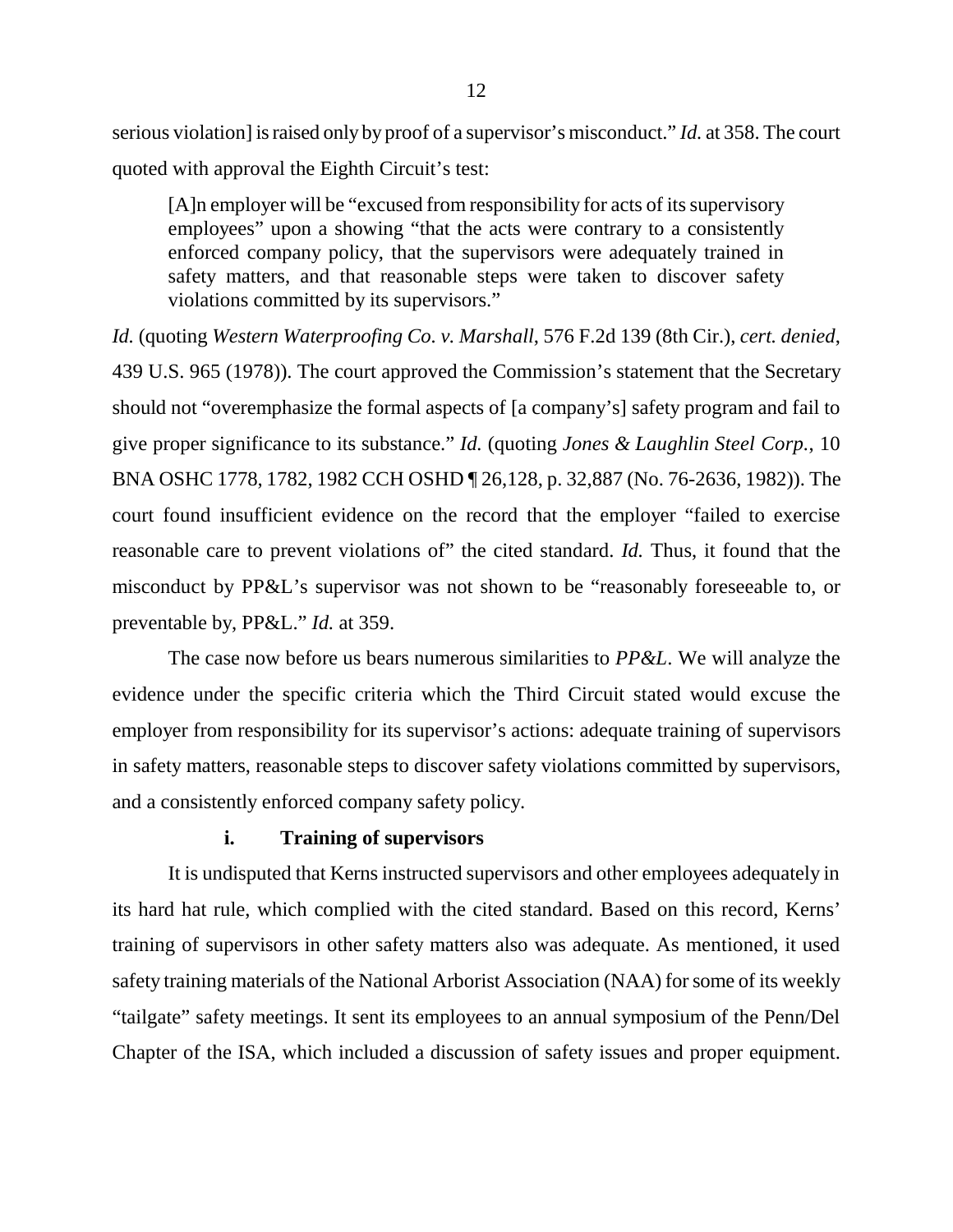Kerns was a member of both of those organizations and of the Delmarva Safety Council. The record shows Kerns to be conscientious about safety generally.

#### **ii. Steps to discover violations committed by supervisors**

We also find that Kerns took reasonable steps to discover safety violations by supervisors. John Kerns testified that he visited approximately 90 to 95 percent of the jobs he had sold to check on proper performance of the work, and Hadley testified that he visited at least 75 percent of the jobs he had sold for the same purpose. They did not announce when they were going to arrive at the jobsite. The fact that a Kerns manager did not visit the short, relatively simple job at issue here was not shown to be unreasonable, given the few violations it had found during its frequent inspections of this crew and Kerns' other crews.

Further, Osterhout had an unblemished safety record, based on the testimony of John Kerns and Hadley. Both of them testified that they had observed Osterhout frequently on jobsites during his three years with the company and never saw him violating a safety rule. The court in *PP&L* found it significant that the supervisor involved there had "an unblemished safety record," and that his hazardous activity was at odds with his previous practice. 737 F.2d at 359. The same factors are present here. Also, contrary to the Secretary's argument, the evidence does not show that Allen and Ennis previously had failed to wear their hard hats when required. The evidence is merely that they had been informed of Kerns' hard hat policy many times.<sup>11</sup> We find no basis in this limited record to believe that Kerns should have recognized that more intensive supervision was necessary to prevent hard hat violations.

### **iii. Enforcement of safety policy**

As mentioned, Kerns had a progressive discipline program which included verbal warnings, written warnings, and termination. The evidence indicates that Kerns disciplined

<sup>&</sup>lt;sup>11</sup>In his decision, the judge stated that the two surviving crew members "had received (several to numerous) verbal reprimands for the failure" to wear their hard hats. The record does not support this statement.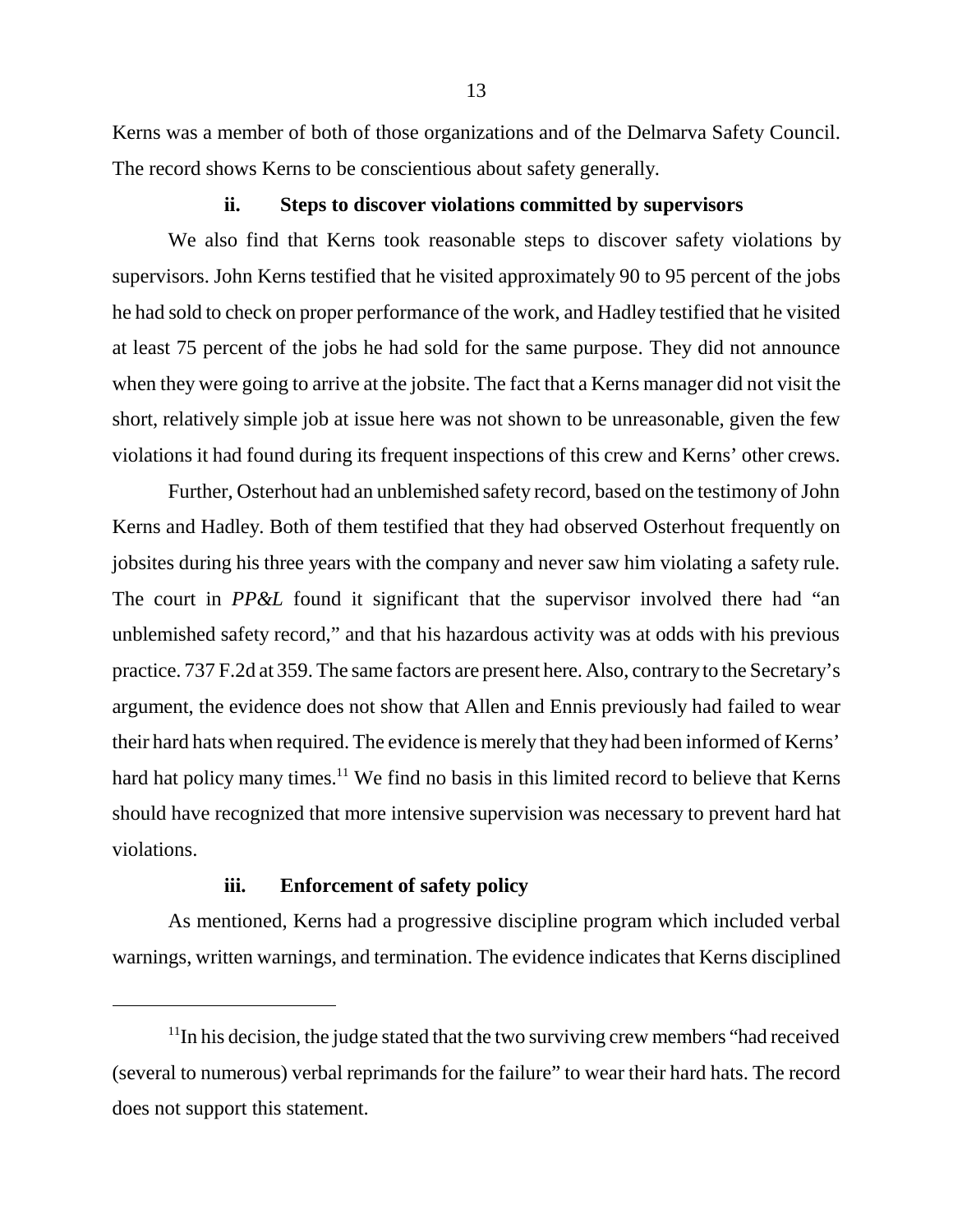employees on the few occasions when it found them violating safety rules. Kerns had given verbal and written warnings to numerous employees, and John Kerns testified that he had terminated employees for "safety violations and other reasons."12

Eight months before Osterhout's accident, Kerns had suspended another crew leader for three days without pay for a hard hat violation and other infractions of company policy. That supervisor, Jim Lockhart, had been reprimanded following each of his safety rule violations, and Kerns meted out severe discipline to him when it found that several verbal reprimands had not caused him to obey its rules consistently. Kerns had issued a prior warning to crew member Allen for lack of eye protection, and to Ennis regarding damage control. (As mentioned, however, the evidence does *not* show that either Allen or Ennis previously had violated Kerns' hard hat policy or received a warning for doing so.) Further, John Kerns testified that his company passed the DWSP's unannounced inspection each year since voluntarily joining that program five years before the accident.

*PP&L* relied on findings that the employer there acted in good faith, that it had an "excellent overall safety program," and that the evidence of certain lapses in safety rule enforcement had little or no probative value because they occurred long before the events at issue. 737 F.2d at 359. Similarly here, the Secretary has not adequately rebutted the testimony of Kerns' managers to the effect that it acted in good faith and had a comprehensive safety program, including membership in many safety-related organizations -- the DWSP, NAA, ISA, and Delmarva Safety Council. Further, we find little or no

<sup>&</sup>lt;sup>12</sup>The Secretary notes that no documentation was presented to support the testimony just quoted. Kerns provided a good deal of documentation, however, regarding its hard hat rule and the communication and enforcement of that rule. It submitted records of numerous written reprimands and at least one suspension without pay. In any event, under *PP&L*, the ultimate burden is on the Secretary to affirmatively show deficiencies in the employer's safety program, and she has not done so here.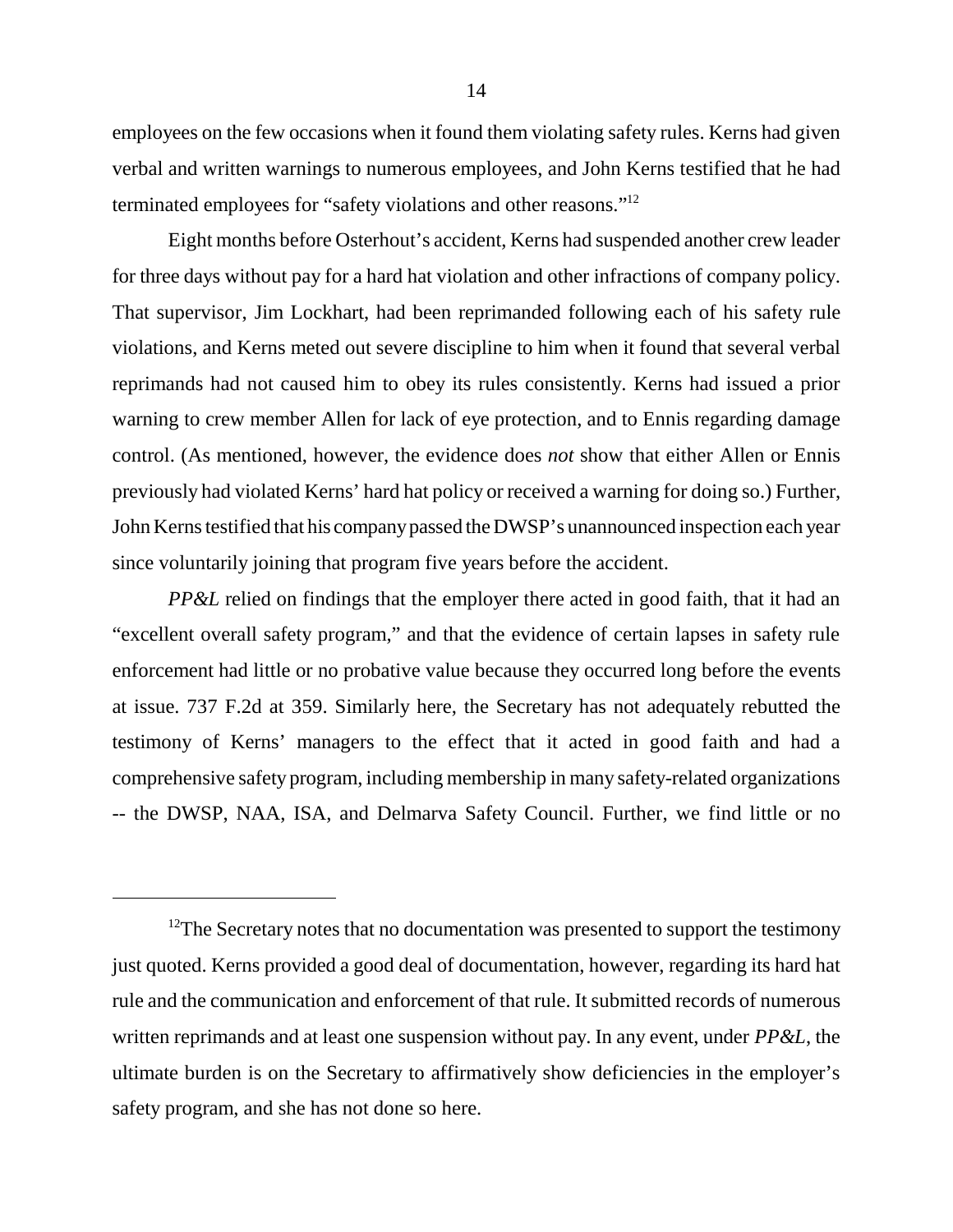evidence of prior lapses in safety rule enforcement.<sup>13</sup> We find that, based on the evidence here, Kerns consistently enforced its hard hat rule and its other safety rules, and that its enforcement efforts appeared effective until Osterhout's fatality.

Judge Schoenfeld inferred that Kerns was not effectively enforcing its hard hat rule based on the fact that Osterhout violated it and condoned the failure of the other crew members to obey it. However, there is strong rebuttal evidence that Kerns: (1) properly trained Osterhout and found him to be a consistently safe crew leader, who had seen to it that his crews wore hard hats; and (2) regularly monitored worksites for safety compliance and enforced its rules on the infrequent occasions when infractions occurred. Accordingly, we find that the imputation of employer knowledge here, based on crew leader Osterhout's misconduct, is improper under Third Circuit precedent. *Compare Brock v. L. E. Myers Co., High Voltage Div.*, 818 F.2d 1270, 1274, 1278 (6th Cir. 1987) (unpreventable employee

<sup>13</sup>The NAA had advised Kerns on the elements of an adequate safety program, and

Kerns' program was not shown to be inadequate by those criteria. The NAA advised:

- 1. An ongoing, complete and conscientious program of instruction including in-the-field instruction by the employer, for which the NAA program is only a starting framework.
- 2. Comprehensive company work place safety rules, with compliance monitored on a regular basis and the rules enforced by discipline where appropriate.
- 3. An employee's obligation to conscientiously abide by the employer's safety rules.

As mentioned, Kerns used the NAA's hard hat training materials at times during its weekly "tailgate" safety meetings. Kerns also presented substantial evidence of regular, unannounced monitoring of worksite safety, of discipline where appropriate, and of its employees' understanding of their obligation to obey its safety rules.

National Arborist Association training programs alone do *not* ensure worker safety. An adequate safety program would contain at least these additional ingredients.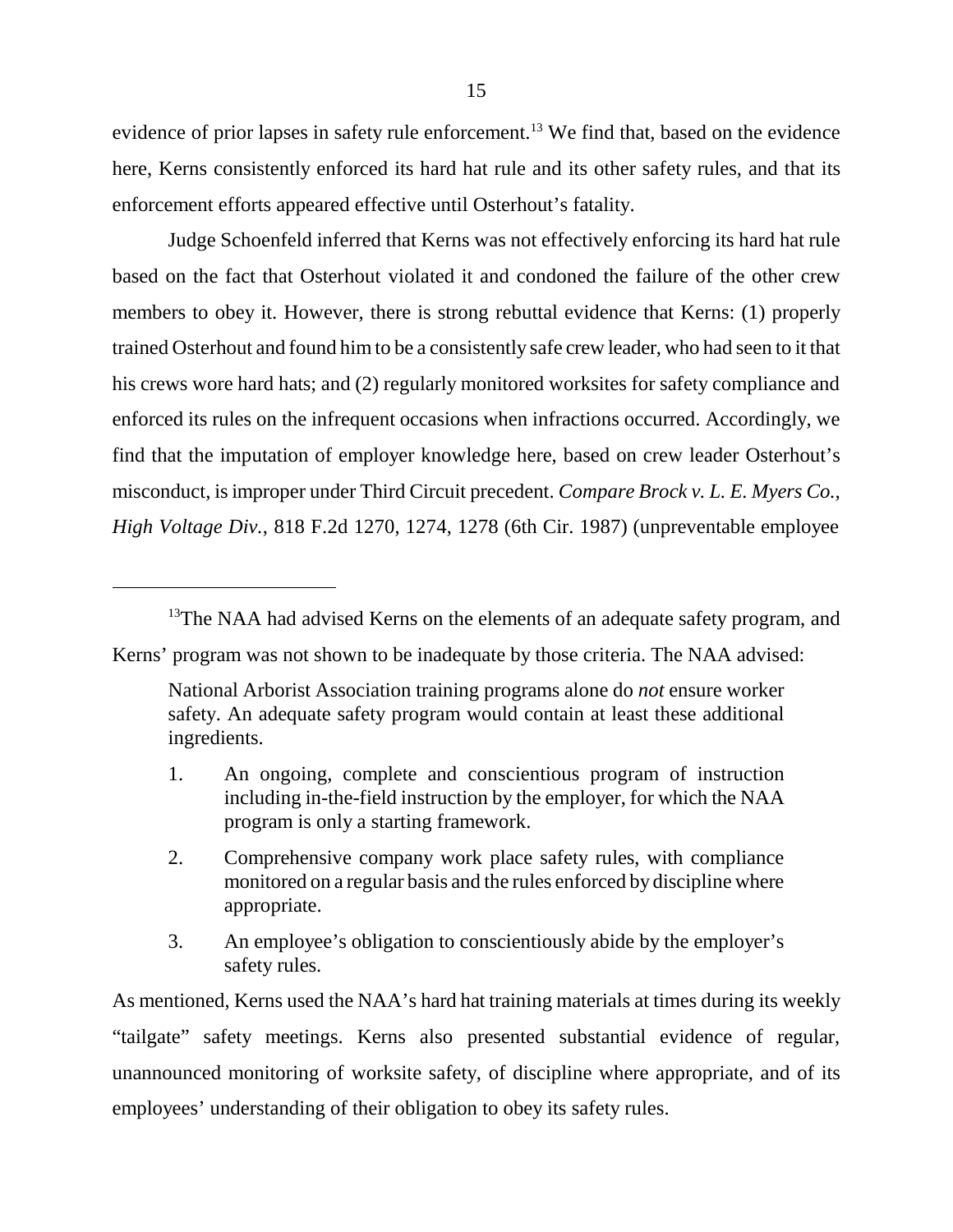misconduct defense not proven where Myers's foreman told electric line crew they did not need safety belts on job at issue, although OSHA standard required them; foreman did not conduct tailgate safety meetings as mandated; and Myers's district manager stated that he felt good linemen did not need safety belts for such work).

The fact that all *three* crew members here failed to wear their hard hats, and that Ennis as well as Osterhout had acted as a crew leader for Kerns, suggests that noncompliance with its hard hat rule was more of a problem than its managers knew. Nevertheless, the limited evidence fails to establish that the noncompliance here was reasonably foreseeable, given the unrebutted evidence of regular, unannounced inspections, infrequent violations, and consistent enforcement of rules when Kerns' management discovered violations. *Cf., e.g., CMC Electric, Inc.*, 18 BNA OSHC 1737, 1741, 1999 CCH OSHD ¶ 31,817, p. 46,746 (No. 96-169, 1999) (hard hat violation found where "all three CMC employees at this site failed to wear hard hats and there was evidence of a number of occasions at other sites where CMC's employees failed to wear hard hats;" and "there was little evidence of an earnest effort [by CMC] to ensure compliance"), *appeal filed*, No. 99- 3801 (6th Cir., June 22, 1999). As noted earlier, the limited record does not indicate whether Ennis and Allen had the requisite exposure to falling objects such that their failure to wear hard hats constituted violations of the standard.

The Secretary argues that the violation was foreseeable because Kerns had a haphazard program of verbal and written warnings that led to no definite result, except that it caused Kerns' workers to take its work rule less than seriously. However, the Secretary has not presented evidence to rebut the testimony of John Kerns and Hadley that the employees generally *did* take the hard hat rule seriously. Based on the record, the Secretary has not rebutted the evidence that Kerns had a formal, well-conceived program for enforcing its hard hat rule and exercised reasonable diligence in carrying out that program.<sup>14</sup>

<sup>&</sup>lt;sup>14</sup>In another post- $PP\&L$  hard hat case arising within the Third Circuit, the (continued...)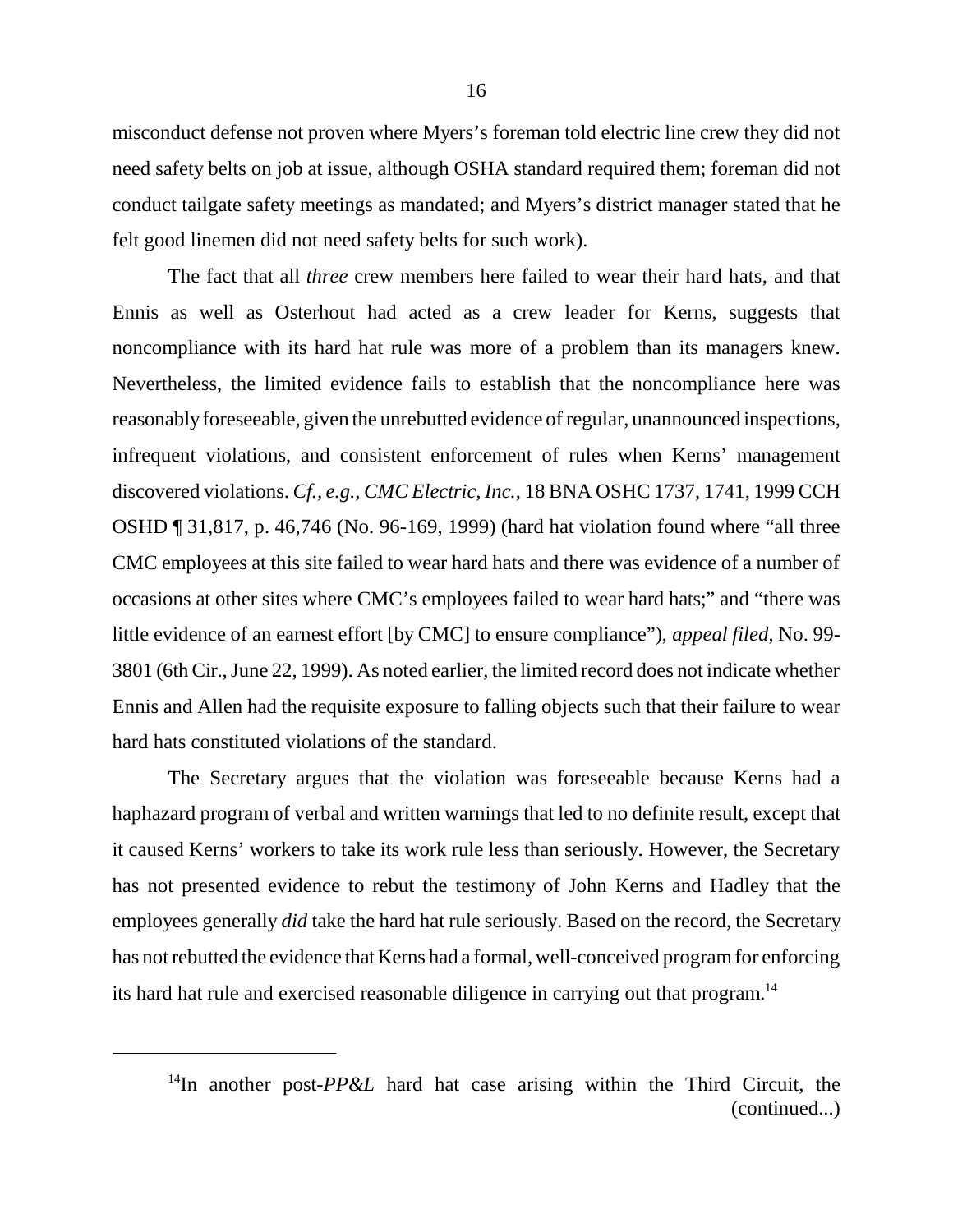$\sqrt{s}$ /

Thomasina V. Rogers Chairman

 $\angle$ s/

Stuart E. Weisberg Commissioner

Dated: March 16, 2000

Commission affirmed a violation based on a company supervisor's failure to enforce hard hat use on a construction site. *Jersey Steel Erectors*, 16 BNA OSHC 1162, 1993-95 CCH OSHD ¶ 30,041 (No. 90-1307, 1993), *aff'd without published opinion*, 19 F.3d 643 (3d Cir. 1994)). The cited standard there was 29 C.F.R. § 1926.100(a), which is comparable in generality to the standard cited here. It provides:

Employees working in areas where there is a possible danger of head injury from impact, or from falling or flying objects, or from electrical shock and burns, shall be protected by protective helmets.

The Commission analyzed the evidence under its own precedent, but it also found that a violation existed under *PP&L*, because the noncompliance there was reasonably foreseeable -- "the reluctance of the steel connectors to wear hard hats was well known to the company." 16 BNA OSHC at 1164 note 2, 1993-95 CCH OSHD at p. 41,216 note 2. By contrast, the evidence here does not show that it was reasonably foreseeable to Kerns that its crew members might not wear their hard hats when required. *Jersey Steel* is, therefore, distinguishable on its facts and does not compel a different result here.

 $14$ (...continued)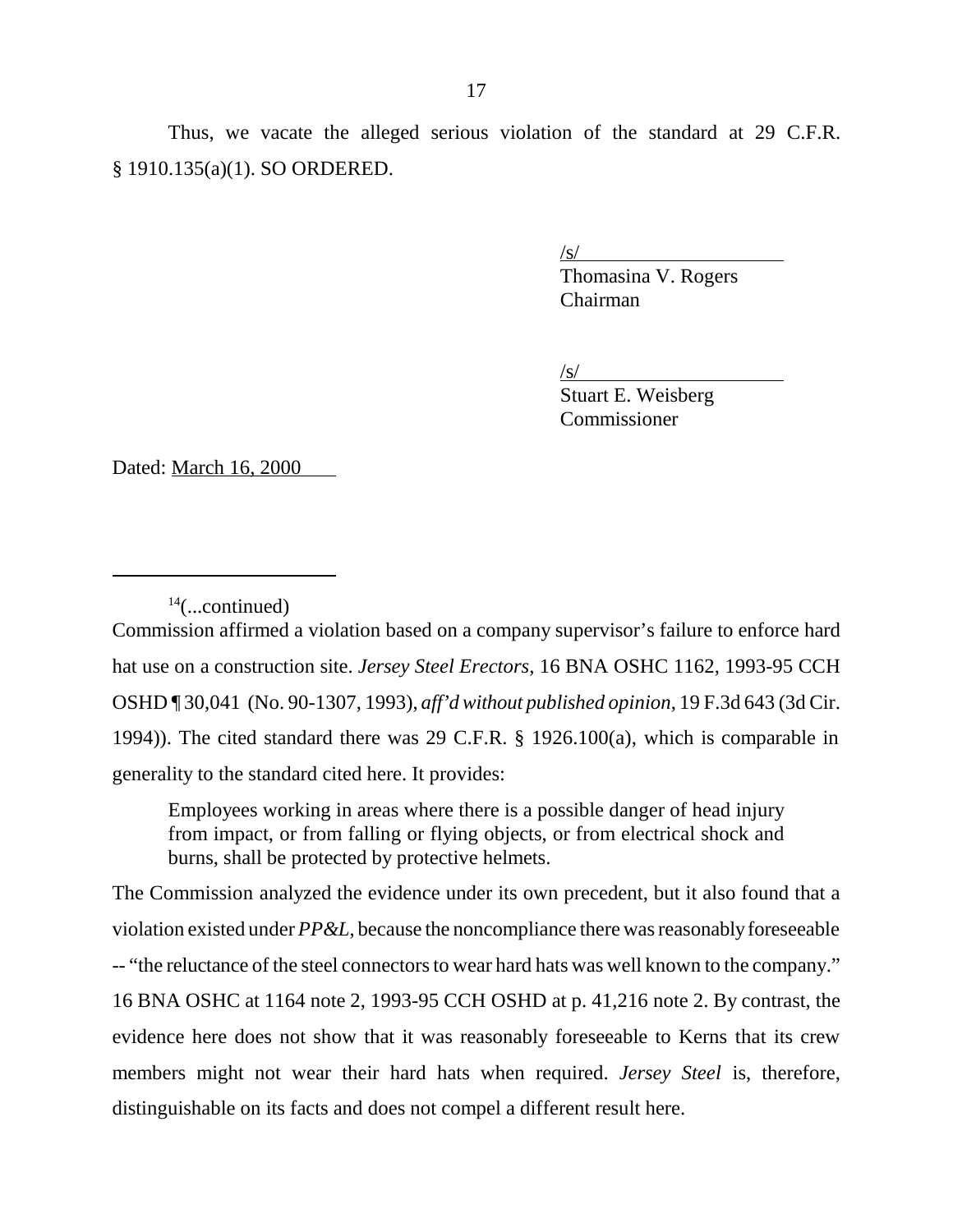VISSCHER, Commissioner, concurring:

I agree with my colleagues that the Secretary has failed to establish the employer's knowledge of violative conduct, and therefore the citation should be vacated. The majority's decision, however, rests solely on the precedent of the Court of Appeals for the Third Circuit as stated in *Pennsylvania Pwr. & Light Co. v. OSHRC*, 737 F.2d 350 (3d Cir. 1984) ("*PP&L*"). As set forth below, I believe this decision finds equal support in the precedent of the Commission and the "long-standing Commission and court precedent" noted by my colleagues that "the Secretary bears the burden of proof on each element of a violation of a standard, including that the employer had actual or constructive knowledge."

Not only the Third Circuit, but all courts that have addressed the issue of employer knowledge have placed this burden on the Secretary.<sup>15</sup> Whether the Secretary seeks to prove constructive knowledge on the basis of deficiencies in the employer's safety program, or actual knowledge on the basis of the imputed knowledge of a supervisor, it is only proper that the employer be given an opportunity to rebut the Secretary's evidence. In *PP&L*, the Court of Appeals for the Third Circuit held that an employer must be allowed this same opportunity to rebut knowledge that otherwise would be imputed from a supervisor's misconduct. "The participation of the company's own supervisory personnel may be evidence that an employer could have foreseen and prevented a violation through the

<sup>15</sup>*See, e.g., Donovan v. General Motors Corp.*, 764 F.2d 32 (1st Cir. 1985); *D.A. Collins Construction Co. Inc. v. Secretary of Labor*, 117 F.3d 691 (2nd Cir. 1997); *Pennsylvania Pwr. & Light Co. v. OSHRC*, 737 F.2d 350 (3d Cir. 1984); *L.R. Willson and Sons, Inc*. *v. Secretary of Labor*, 134 F. 3d 1235 (4th Cir.), *cert. denied*, 525 U.S. 962 (1998); *Horne Plumbing & Heating Co. v. OSHRC*, 528 F.2d 564 (5th Cir. 1976); *Brock v. L.E. Myers Co.*, 818 F.2d 1270 (6th Cir.), *cert. denied*, 484 U.S. 989 (1987); *Western Waterproofing Co. v. Marshall*, 576 F.2d 139 (8th Cir.), *cert. denied*, 439 U.S. 965 (1978); *Brennan v. OSHRC (Alsea Lumber Co.)*, 511 F.2d 1139 (9th Cir. 1975); *Capital Electric Line Builders of Kansas v. Marshall*, 678 F.2d 128, 10 BNA OSHC 1593 (10th Cir. 1982); and *National Realty & Constr. Co. v. OSHRC*, 489 F.2d 1257 (D.C. Cir. 1973).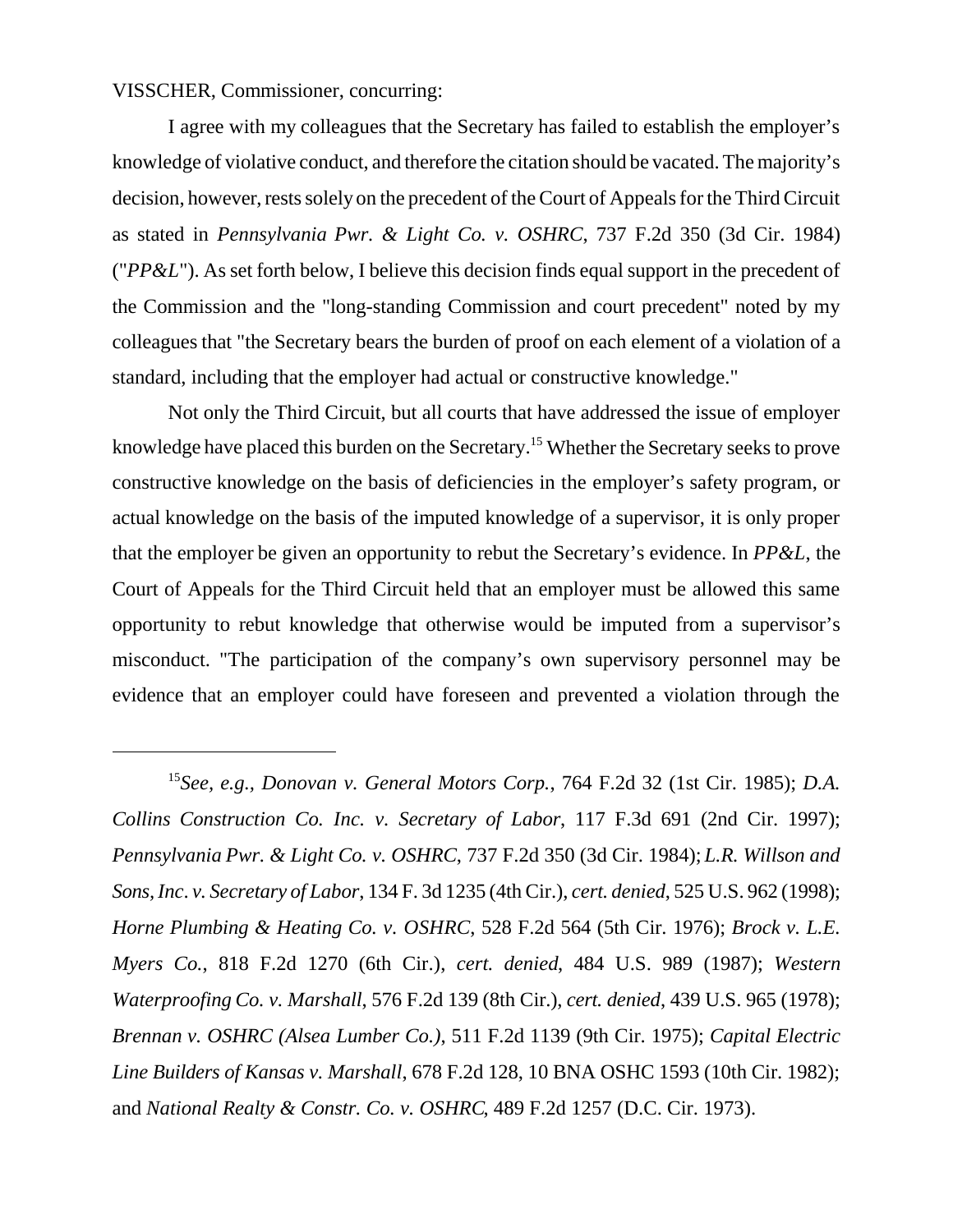exercise of reasonable diligence, but it will not, standing alone, end the inquiry into foreseeability." *Id*. at 358.16 As indicated above, I fully agree with the majority's application of the principles stated by the court to the facts in this case.

The Commission's own precedent allows an employer the same opportunity to rebut the Secretary's evidence of actual or constructive knowledge. In *Pride Oil Well Service*, 15 BNA OSHC 1809, 1815 1991-93 CCH OSHD ¶ 29,807, pp. 40,583-86 (No. 87-692, 1992), the Commission made clear that an employer may rebut the Secretary's *prima facie* proof of a supervisior's knowledge, and therefore avoid the imputation of that supervisor's knowledge, by offering evidence that it had "established work rules designed to prevent the violation; adequately communicated those work rules to its employees (including supervisors); taken reasonable steps to discover violations of those work rules; and effectively enforced those work rules when they were violated." *See also Dover Elevator Co.*, 16 BNA OSHC 1281, 1286, 1993 CCH OSHD ¶ 30,148, p. 41,480 (No. 91-862, 1993) (employer may avoid imputation of its supervisor's knowledge by showing "that it had

<sup>16</sup> *See also L.R. Willson and Sons, supra* note 1, at 1240 ("despite a finding of knowledge of the violation on the part of a supervisory employee, the [Secretary bears] the burden of proving that the supervisory employee's acts were not unforeseeable or unpreventable");*Western Waterproofing*, *supra* note 1, at 144 (employer is "excused from responsibility for acts of its supervisory employees" upon a showing "that the acts were contrary to a consistently enforced company policy, that supervisors were adequately trained in safety matters, and that reasonable steps were taken to discover safety violations committed by its supervisors"); and *Capital Electric Line Builders, supra* note 1, at 129-30 (comparable rule for non-supervisory employees). *Cf. New York State Electric & Gas Corporation v. Secretary of Labor*, 88 F.3d 98, 108 (2nd Cir. 1996) ("*NYSEG*") (where Secretary seeks to establish constructive knowledge based on the inadequacy of an employer's safety program, burden of proof as to the safety program remains on Secretary and may not be shifted to employer).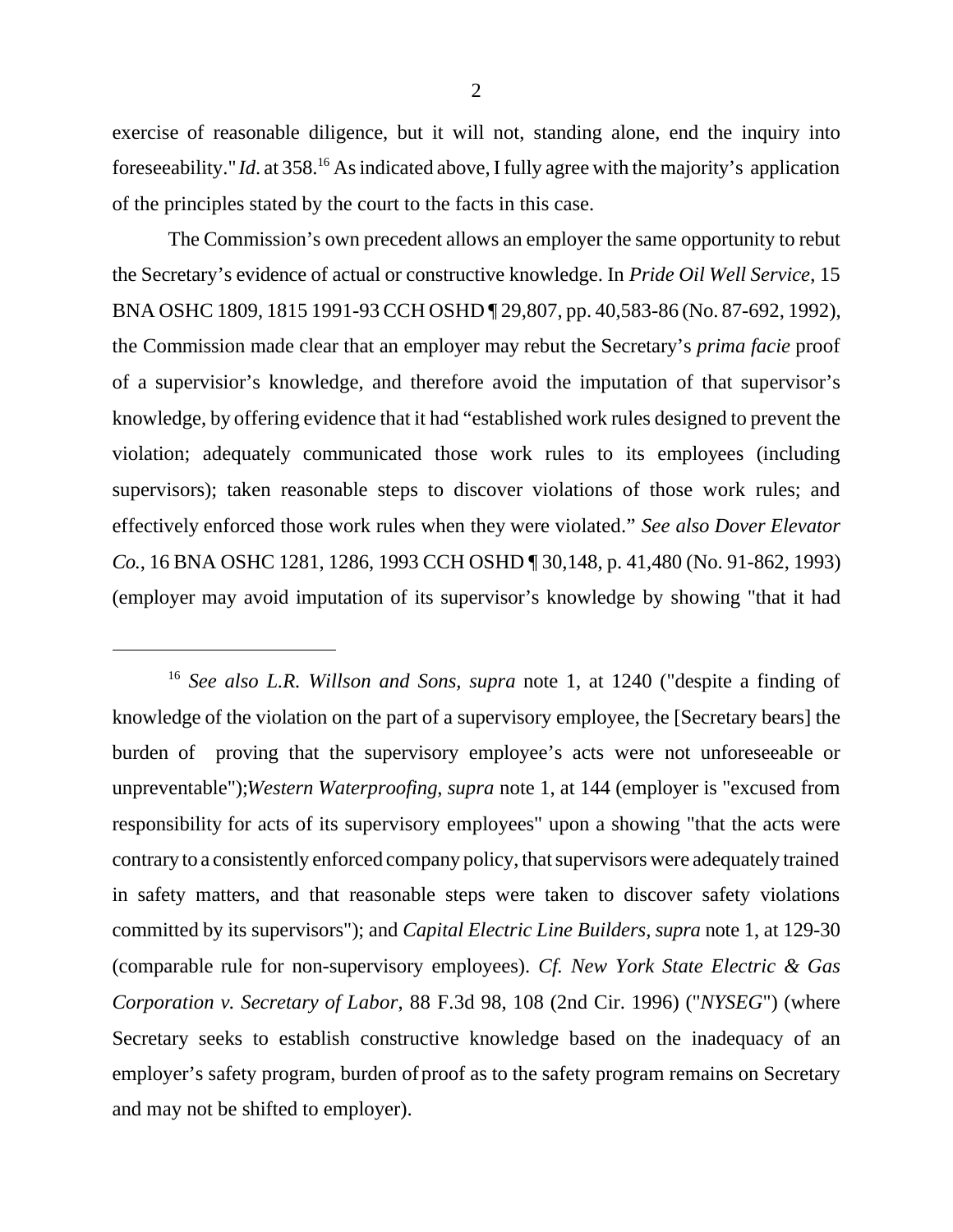prescribed work rules that satisfy the requirements of the cited standard and that it had adequately communicated and effectively enforced such rules"); and *Jersey Steel Erectors,* 16 BNA OSHC 1162, 1164, 1993 CCH OSHD ¶ 30,041, p. 41,216 (No. 90-1307 1993) *aff'd without published opinion*, 19 F.3d 643 (3d Cir. 1994) (where foreman was not reasonably diligent in enforcing a safety rule, rebuttal failed and his constructive knowledge of a violation was imputable to the company).

 In short, I believe our decision here is consistent not only with *PP&L*, but with Commission precedent and with the general principle that the Secretary bears the burden of proof on employer knowledge.<sup>17</sup>

> $\sqrt{s/}$ Gary L. Visscher Commissioner

Date: March 16, 2000

 $17$ It is true that evidence concerning the adequacy of an employer's safety program, which is relevant to the Secretary's burden of employer knowledge, may be and often is presented by the employer in support of an affirmative defense of "unpreventable employee misconduct," which the employer must plead and prove. As the Second Circuit Court of Appeals has pointed out, however, "the fact that the employer might litigate a similar or even an identical issue as an affirmative defense does not logically remove an element from the complainant's case." *NYSEG, supra* note 2, at 107.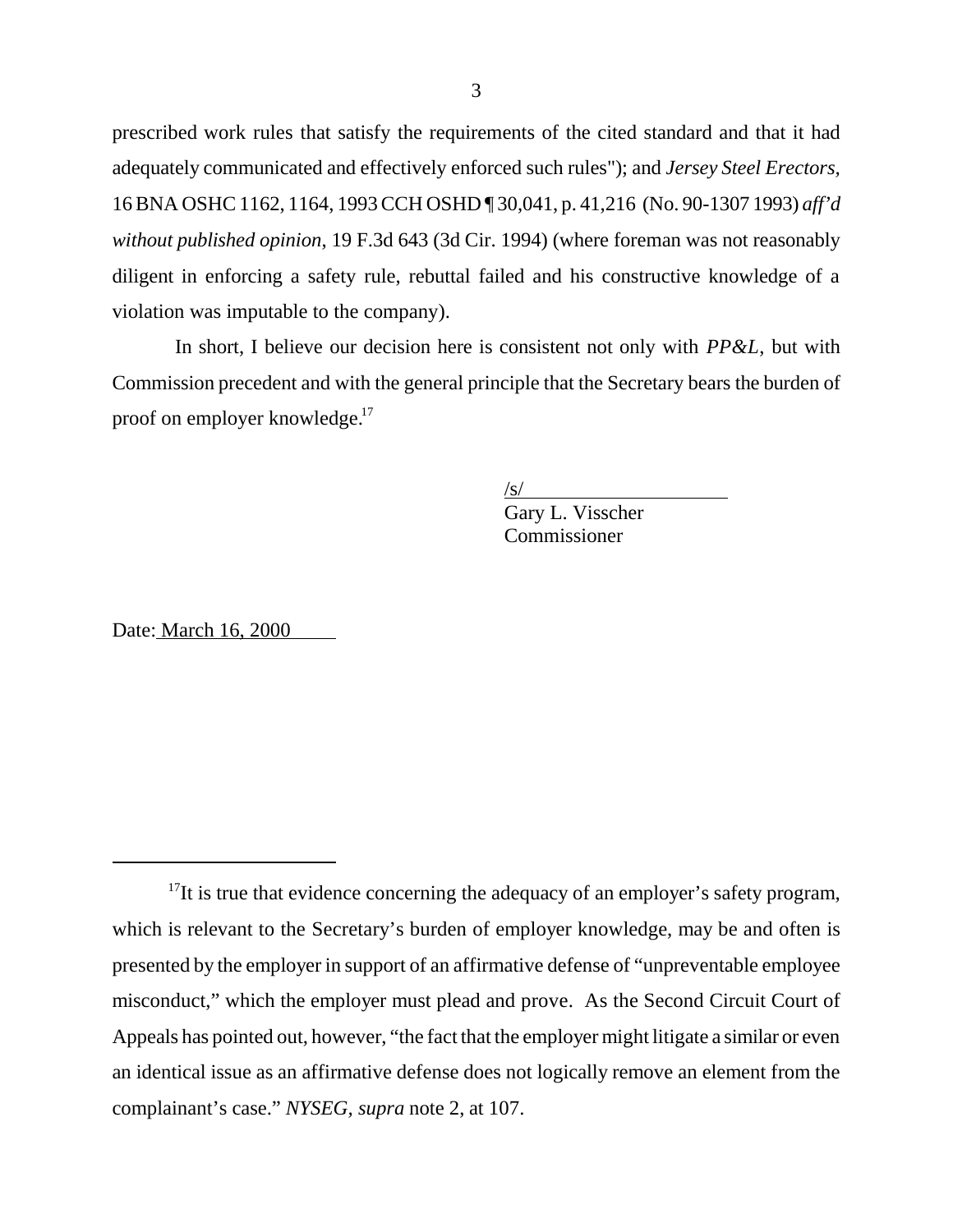### UNITED STATES OF AMERICA

# OCCUPATIONAL SAFETY AND HEALTH REVIEW COMMISSION

SECRETARY OF LABOR,

Complainant,

KERNS BROTHERS TREE SERVICE,

Respondent.

v. **DOCKET NO. 96-1719** 

Appearances: Andrea Appel, Esq, Howard Agran, Esq. U.S. Department of Labor Office of the Solicitor For Complainant

> James F. Kipp, Esq. Trzuskowski, Kipp, Kelleher & Pearce, P.A. Wilmington, DE For Respondent

BEFORE: MICHAEL H. SCHOENFELD, Administrative Law Judge

# *DECISION AND ORDER*

While conceding that the standard requiring the use of hardhats<sup>18</sup> was applicable and was violated, Respondent nonetheless maintains that it cannot be held responsible under the Act<sup>19</sup> under the well-recognized affirmative defense of unpreventible employee misconduct. For the reasons

<sup>18</sup> Title 29 C.F.R. § 1910.135(a)(1).

19 Occupational Safety and Health Act of 1970, 29 U.S.C. §§ 651 - 678.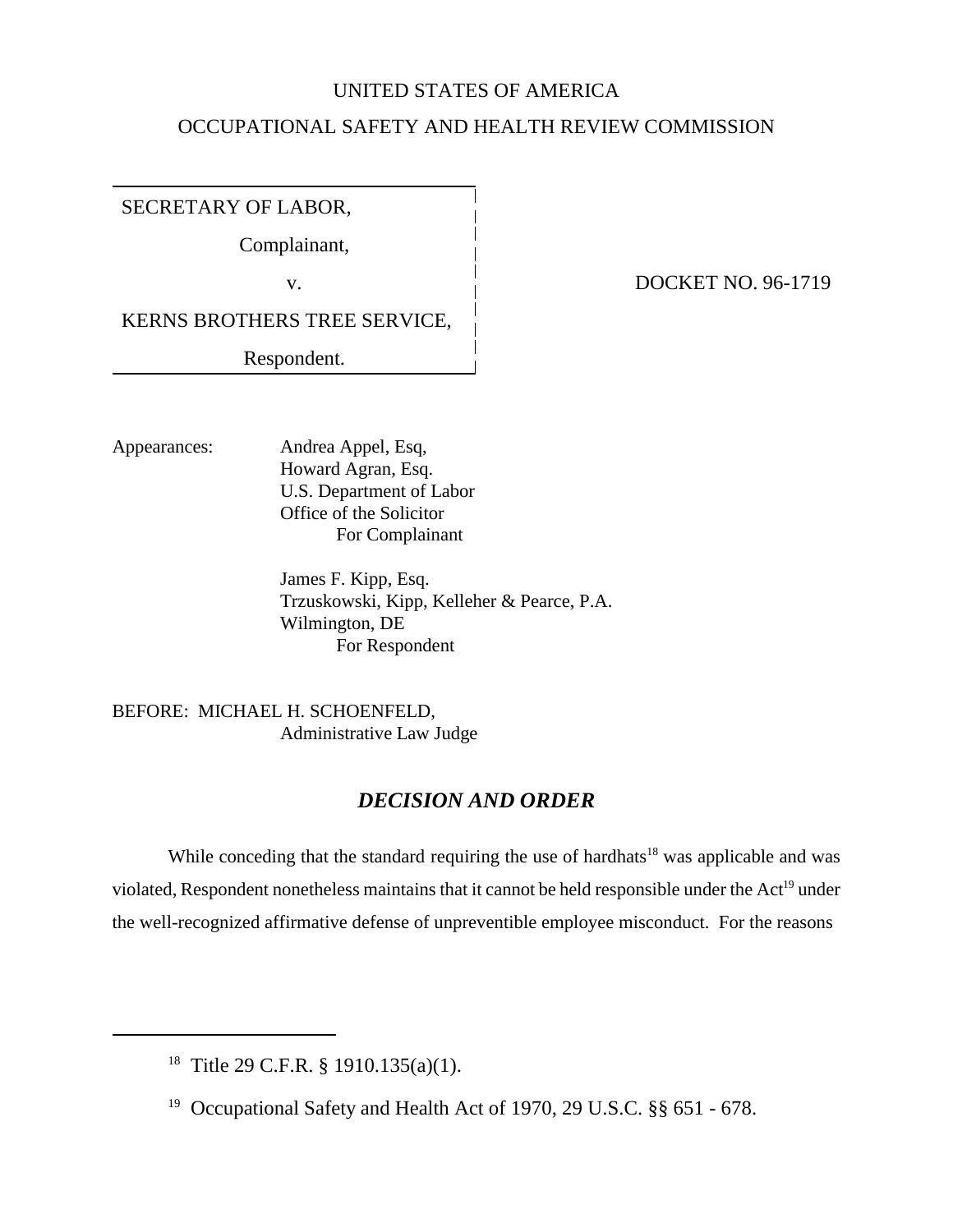which follow, Respondent's defense is rejected and the alleged violation is affirmed.

Respondent has not proven its alleged defense of unpreventible employee misconduct because its crew leader's failure to wear a hard hat, as well as the failure of the other two members of his crew to do so, is sufficient evidence of lax enforcement of the company's safety rule requiring the wearing of hard hats so as to impute knowledge of the violation to the employer even where the employer has an otherwise effective safety program and an "unblemished" safety record.

The relevant facts of this case are undisputed.

An employee of Respondent, designated as the crew leader of a three member crew assigned the job of tree trimming, suffered a fatal injury when struck from above by a falling limb which had just been cut by another member of the crew. Respondent had specific safety rules requiring the wearing of hardhats where such dangers existed. Its safety rules were well known to the employees and the subject of "tail-gate" talks and safety meetings. Respondent's written safety program included a method of progressive discipline for employees who violated safety requirements. Nevertheless, the two surviving crew members testified that they each had been told numerous times to wear their hard hats and had received (several to numerous) verbal reprimands for the failure to do so. As a crew leader, the deceased had no authority to hire or fire employees for safety violations but could give them verbal warnings. The crew leader was imbued with the authority in the field to "cure" safety violations. The work site at which the violation occurred was under the overall control of an "arborist-salesman" who visited the site (as the person whose sale it was) only on an intermittent basis and then only for a short period of time. The "arborist-salesman," Respondent's putative safety director, could not recall any instance in which an employee was significantly disciplined for safety infractions.

The unpreventible employee misconduct defense was well outlined by the United States Court of Appeals for the First Circuit in *P. Gioioso & Sons, Inc., v. Secretary of Labor*, 115 F.3d 100, 110 (1997), as follows:

> The contours of the UEM (unpreventable employee misconduct) defense are relatively well defined. To reach safe harbor, an employer must demonstrate that it (1) established a work rule to prevent the reckless behavior and/or unsafe condition from occurring, (2) adequately communicated the rule to its employees, (3) took steps to discover incidents of noncompliance, and (4) effectively enforced the rule whenever employees transgressed it. See *New York State*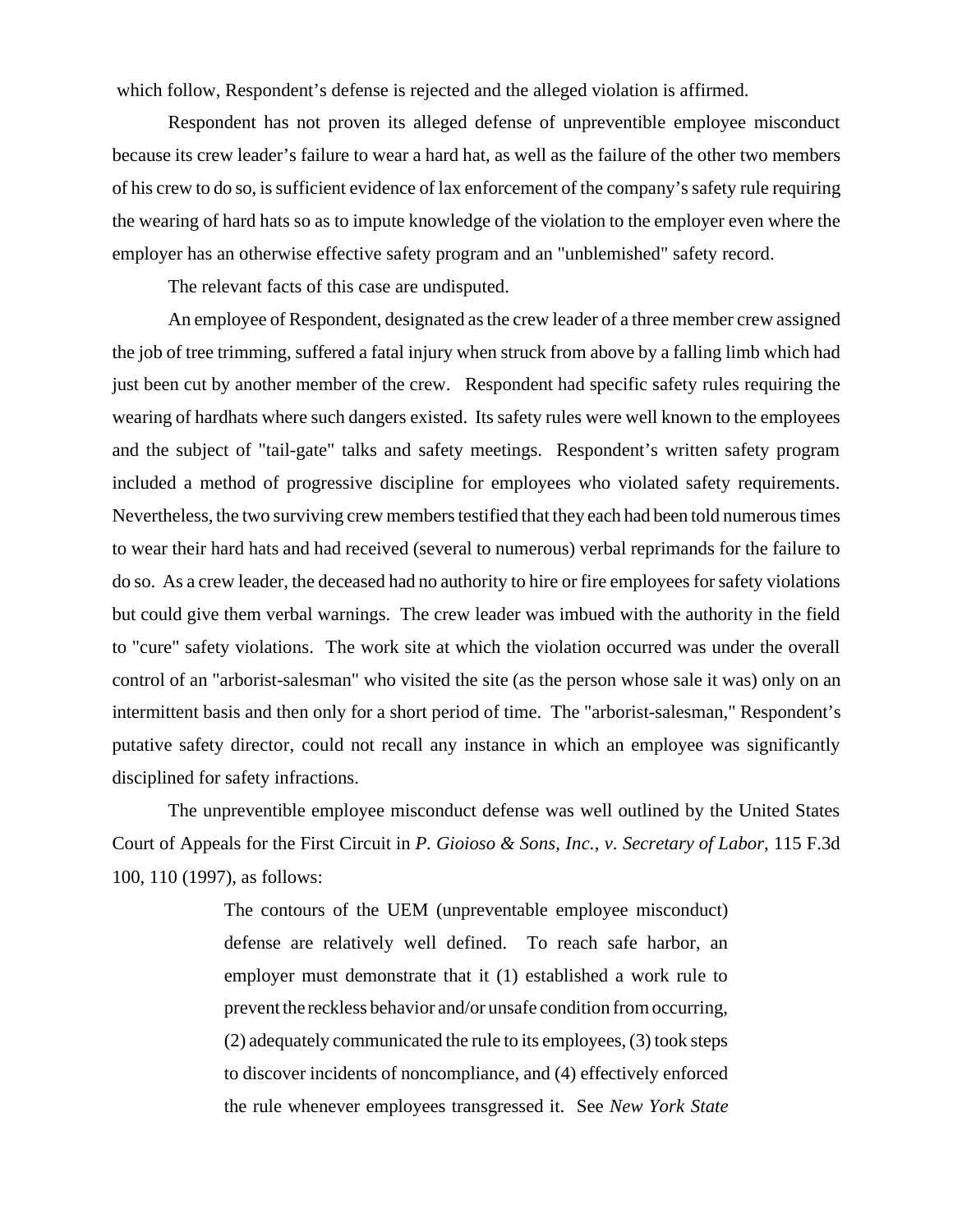*Elec. & Gas Corp. v. Secretary of Labor*, 88 F.3d 98, 105 (2d Cir.1996); *General Dynamics*, 599 F.2d at 458-59; *Jensen Constr. Co*., 7 O.S.H. Cas. (BNA) 1477, 1479 (1979). The employer must shoulder the burden of proving all four elements of the UEM defense. See *Brock v. L.E. Myers Co.*, 818 F.2d 1270, 1276 (6th Cir.1987); *General Dynamics*, 599 F.2d at 459. Sustaining this burden requires more than pious platitudes: "an employer must do all it feasibly can to prevent foreseeable hazards, including dangerous conduct by its employees." *General Dynamics*, 599 F.2d at 458; accord *H.B. Zachry Co. v. OSHRC*, 638 F.2d 812, 818 (5th Cir.1981).

#### (Footnotes omitted.)

Where, as here, the Secretary concedes that Respondent had an applicable safety rule, and that its rules were "effectively communicated" to employees, the employer must still show that the program was effectively enforced. Thus, even if an employer establishes work rules and communicates them to its employees, the defense of unpreventable employee misconduct cannot be sustained unless the employer also proves that it insists upon compliance with the rules and regularly enforces them. See *Centex-Rooney Constr. Co.*, 16 BNA OSHC 2127, 2130 (No. 92-0851, 1994).<sup>20</sup> Where foremen and crew leaders themselves violate safety rules (and especially there they silently condone such activity by failing to put a stop to such violations) the reasonable inference is raised that the "rule" is not being effectively enforced as required. Evidence that a foreman or supervisor has violated a statutory standard permits an inference that the employer's safety program has not

<sup>20</sup> In a similar vein, were the question whether Respondent had knowledge of the violative condition (crew not wearing hardhats) such knowledge would have been imputed to Respondent because the condition existed with the actual knowledge of its crew leader. *New York State Electric and Gas v. Secretary of Labor,* 88 F.3d 98, 105 (1996); *Jersey Steel Erectors, 16 BNA OSHC 1162 (No. 90-1307, 1993).* Such is the case even though the crew leader was temporarily in that position. See *Dover Elevator*, 16 BNA OSHC 1281, 1286 (No. 91-862) (Whatever the official title, one delegated authority to order corrective measures is a "supervisor" for imputation.)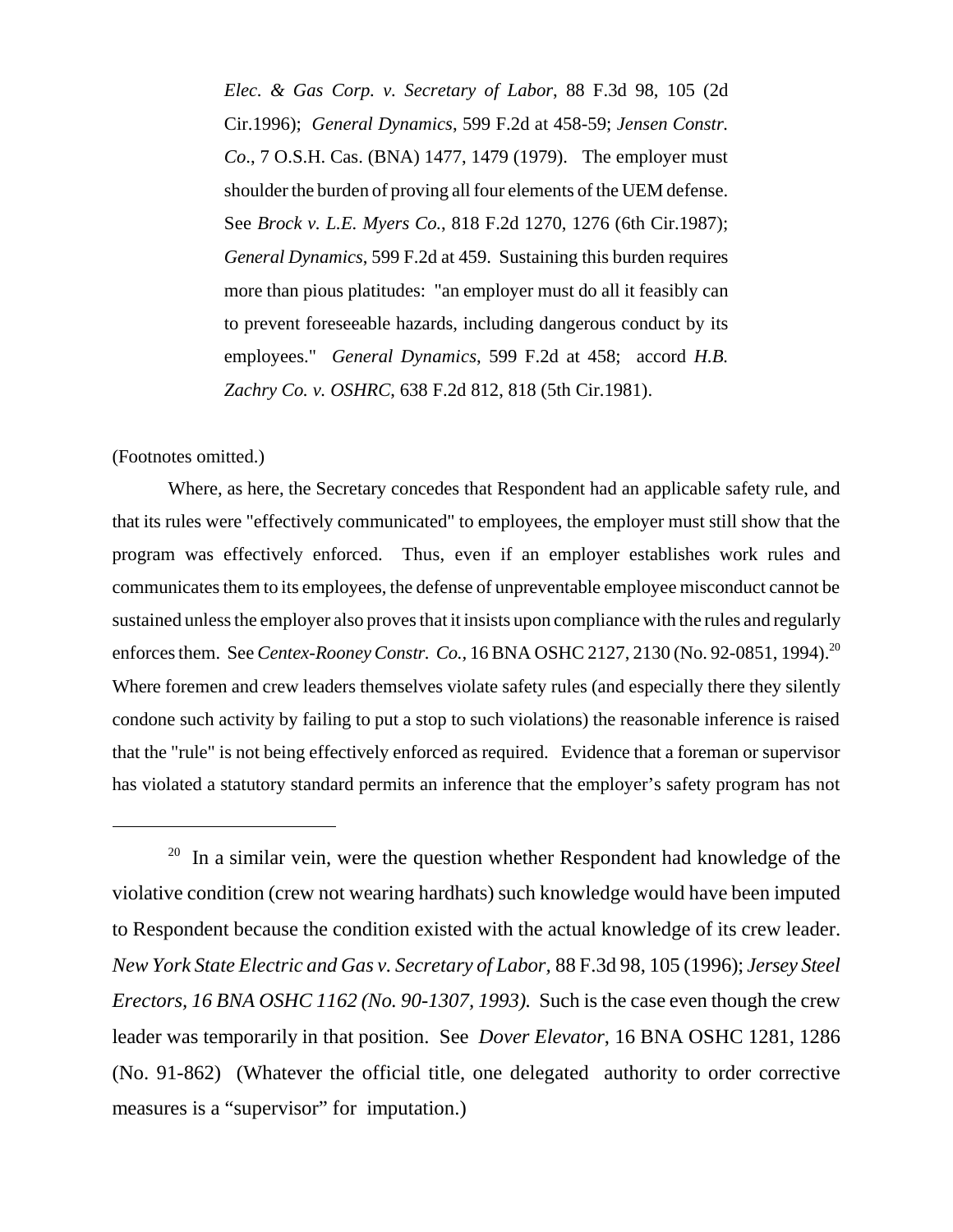been adequately enforced. See *Brock v. L. E. Myers Co., High Voltage Div.,* 818 F.2d 1270, 1277, *cert. denied*, 484 U.S. 989 (1987).

The inference of less than fully effective safety program enforcement is thus raised in this case. Respondent's evidence that intermittent and unexpected site visits were made by its salesmen who had a higher degree of supervisory authority than did the crew leaders, or that once a year, unannounced inspections were made under the Delaware Workplace Safety Program, are insufficient to rebut the inference. They show, at best, that there might have been intermittent compliance with the hardhat rule. Moreover, Respondent's past history of twenty-four years of operation without ever having been cited for a safety violation is considered within the context of its "history" under  $§ 17(i)$  of the Act.

Based on the above, I find that Respondent has failed to fulfill its burden of proving that its safety program was effectively enforced. Thus, its asserted defense as to unpreventible employee misconduct is rejected. The violation is AFFIRMED.

Neither classification of the violation as "serious,"<sup>21</sup> nor the amount of the penalty proposed by the Secretary were challenged by Respondent or are argued in post-hearing briefs. Accordingly, the violation is concluded to be serious and the penalty of \$1,500.00 is assessed therefor.

<sup>&</sup>lt;sup>21</sup> Act, § 17(k), 29 U.S.C. § 666(j).